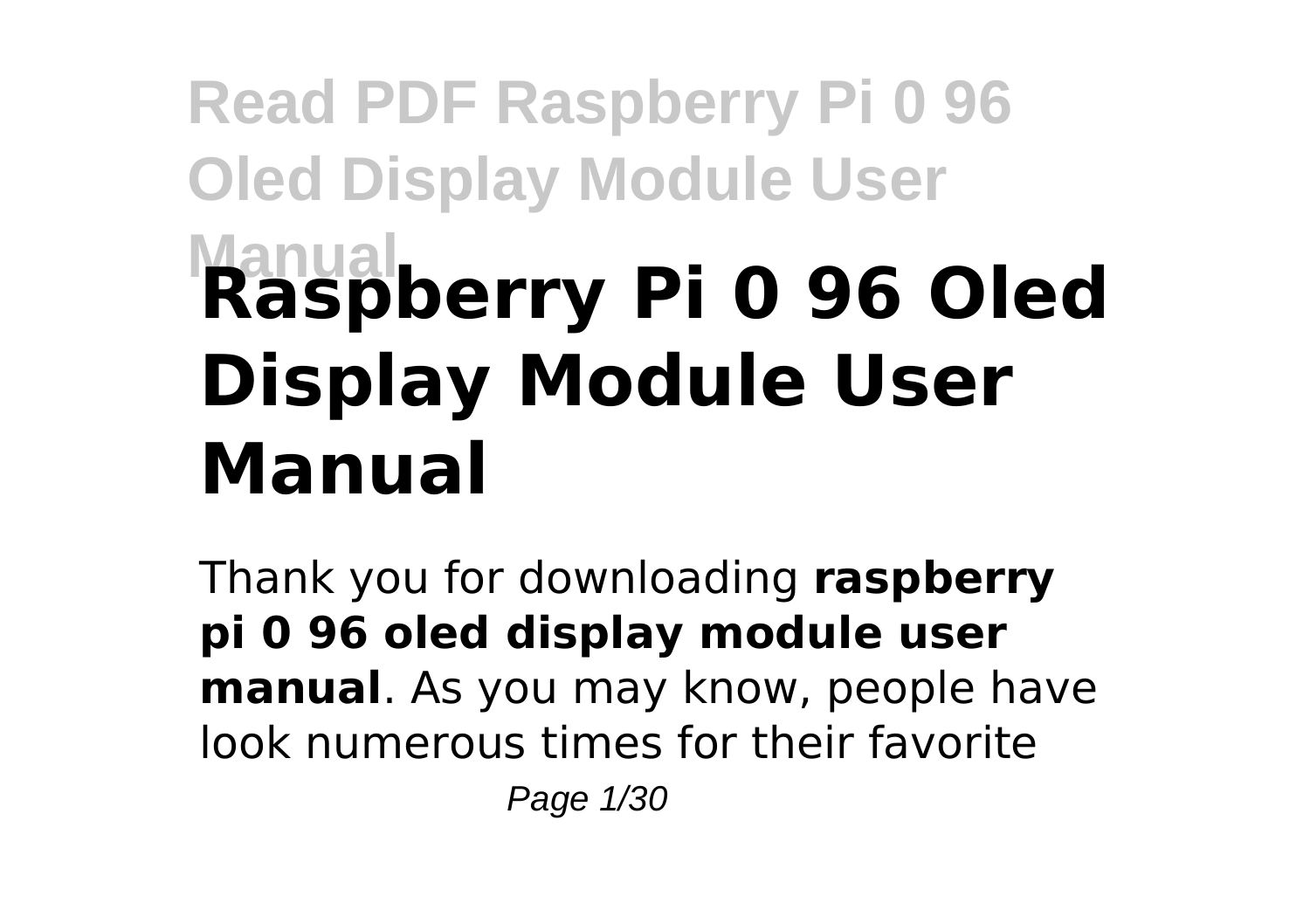**Read PDF Raspberry Pi 0 96 Oled Display Module User Manual** readings like this raspberry pi 0 96 oled

display module user manual, but end up in malicious downloads.

Rather than reading a good book with a cup of tea in the afternoon, instead they are facing with some infectious virus inside their computer.

raspberry pi 0 96 oled display module

Page 2/30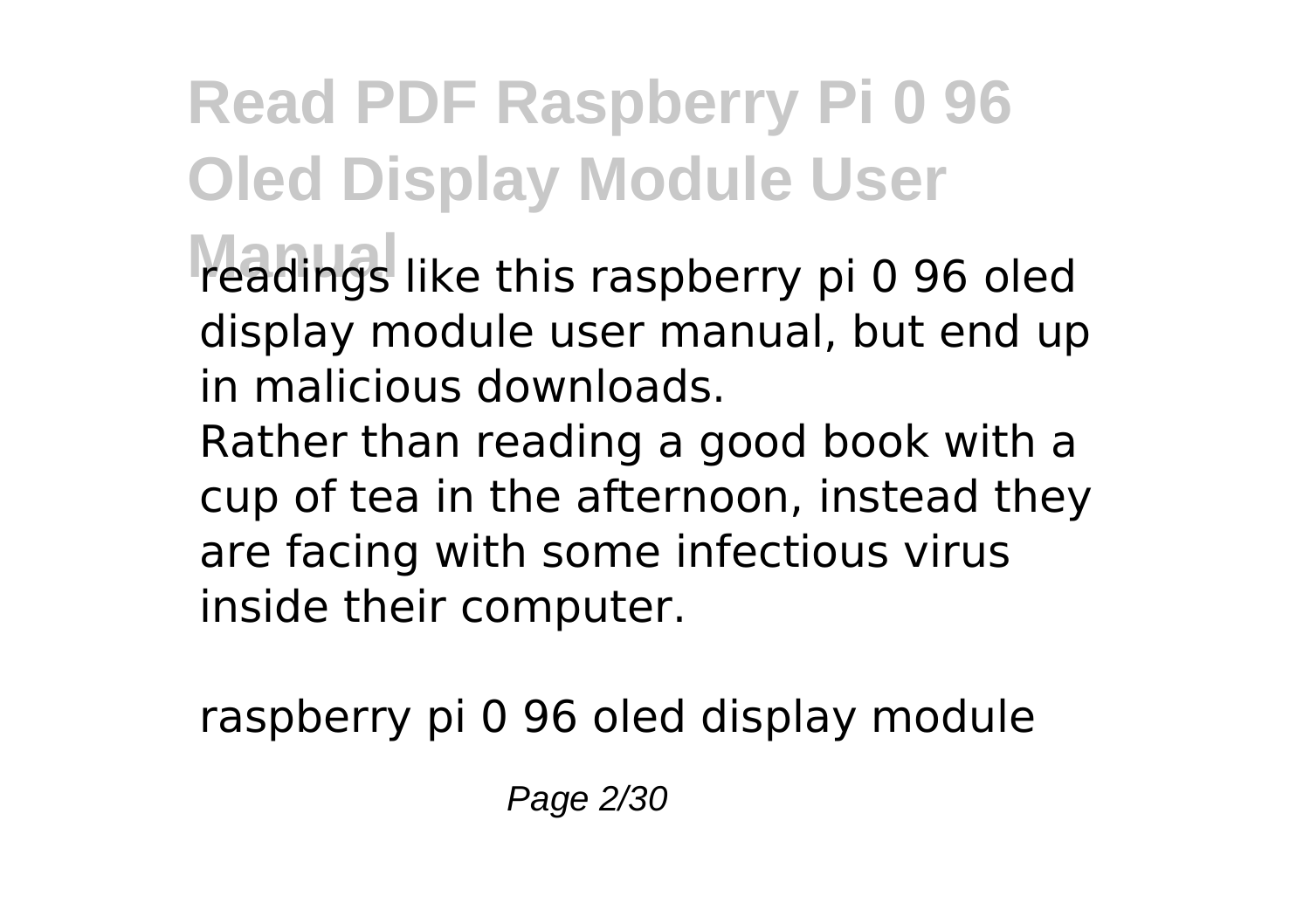**Read PDF Raspberry Pi 0 96 Oled Display Module User** user manual is available in our digital library an online access to it is set as public so you can get it instantly. Our digital library spans in multiple locations, allowing you to get the most less latency time to download any of our books like this one. Kindly say, the raspberry pi 0 96 oled

display module user manual is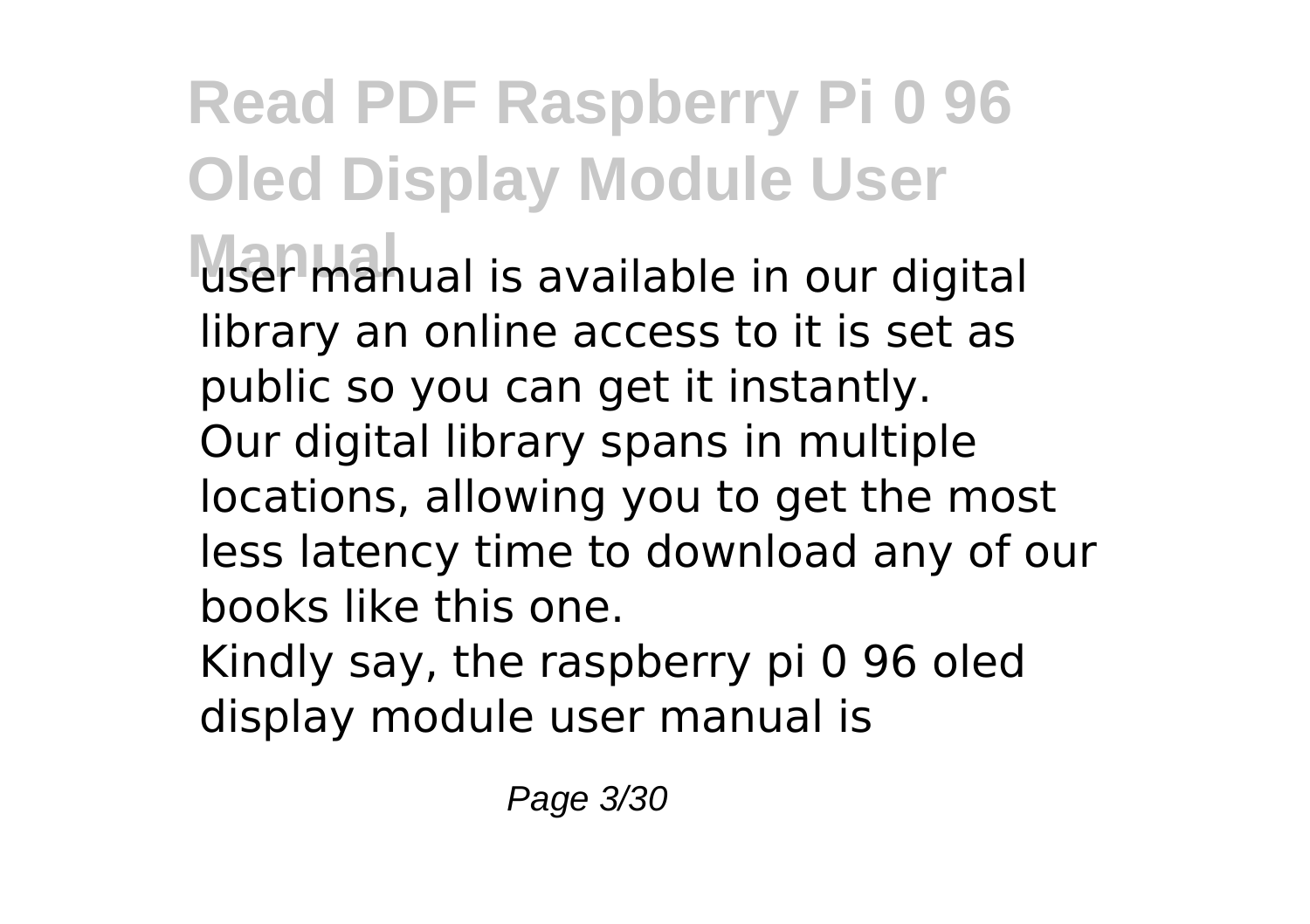**Read PDF Raspberry Pi 0 96 Oled Display Module User** universally compatible with any devices to read

The Literature Network: This site is organized alphabetically by author. Click on any author's name, and you'll see a biography, related links and articles, quizzes, and forums. Most of the books here are free, but there are some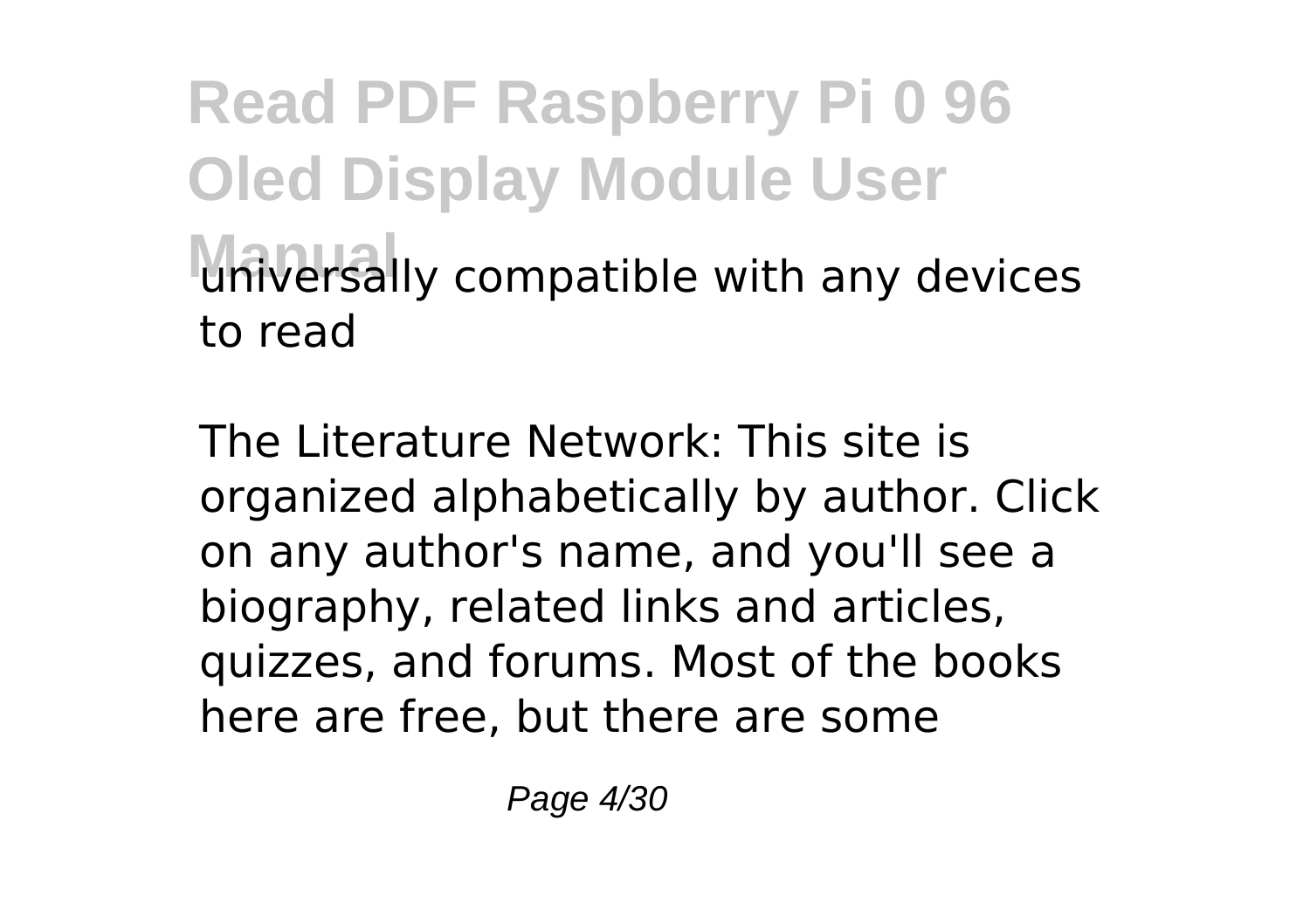**Read PDF Raspberry Pi 0 96 Oled Display Module User Manual** downloads that require a small fee.

### **Raspberry Pi 0 96 Oled**

In this tutorial I'll explain how I setup my 0.96″ OLED display module using the Pi's I2C interface. Once setup it is easy to use Python to place text, draw shapes or even display simple images and animations. The OLED Module. My OLED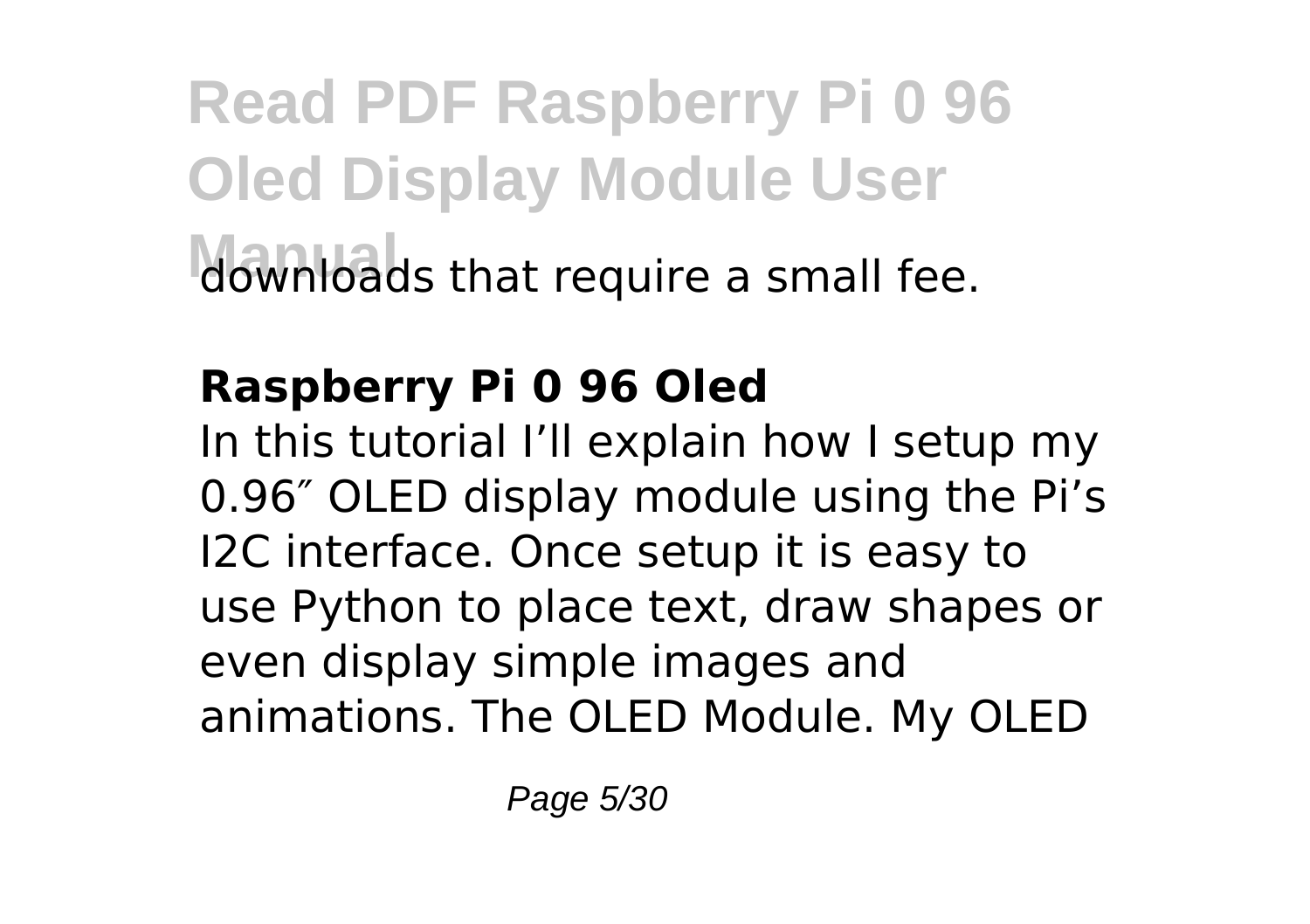**Read PDF Raspberry Pi 0 96 Oled Display Module User Manual** display module is a 0.96″ I2C IIC SPI Serial 128X64 OLED LCD LED Display Module.

### **Using an I2C OLED Display Module with the Raspberry Pi ...**

Raspberry Pi 0.96' OLED display module is made by 128x64 yellow and blue OLED pixels , diagonal is only 0.96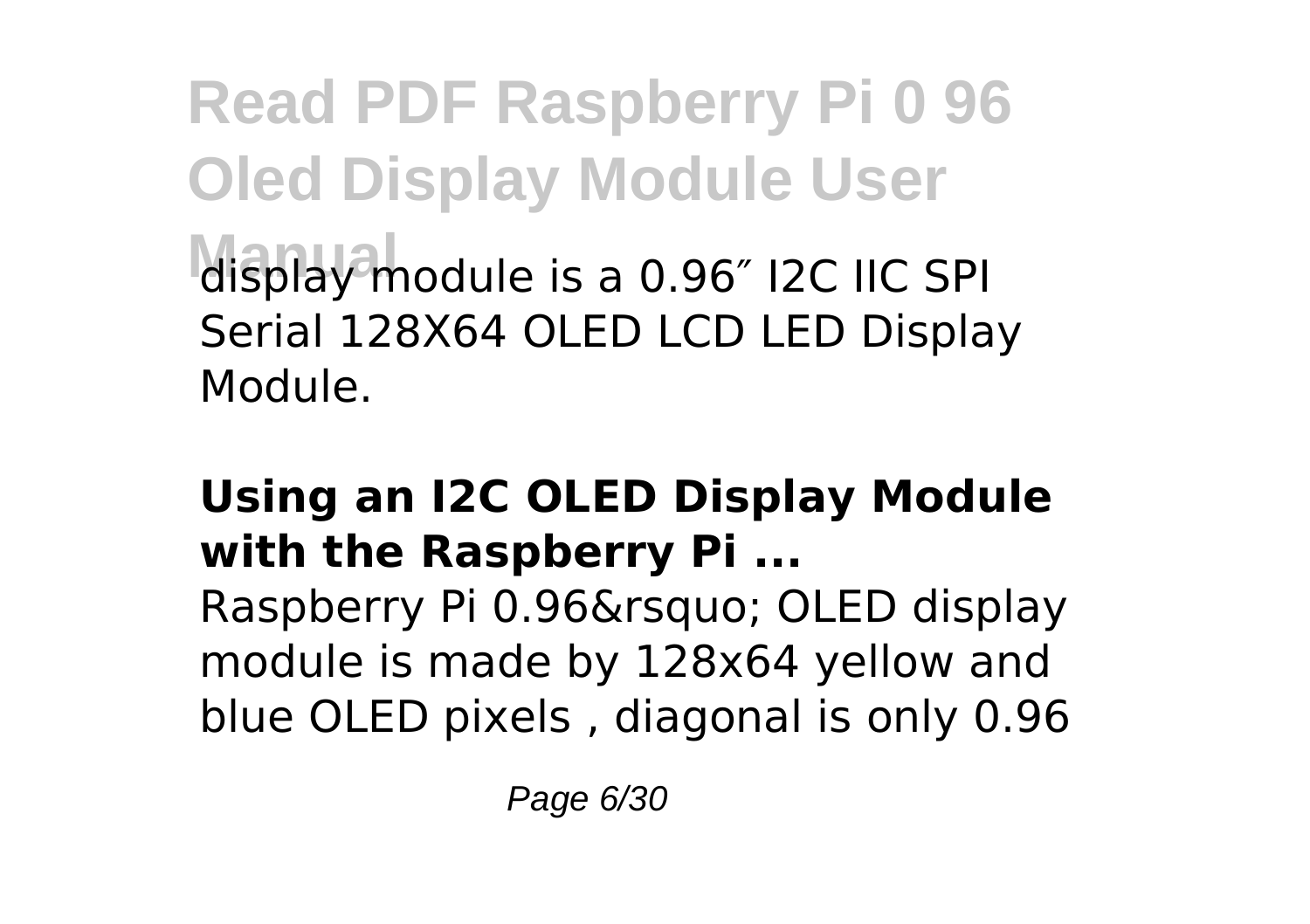**Read PDF Raspberry Pi 0 96 Oled Display Module User Inch . The controller is SSD1306,** communicates via 4-wire SPI, the display have its own backlight, no backlight LED is required ,This reduces the power required to run the OLED and is why the display has such high contrast , extremely wide viewing angle and extremely operating ...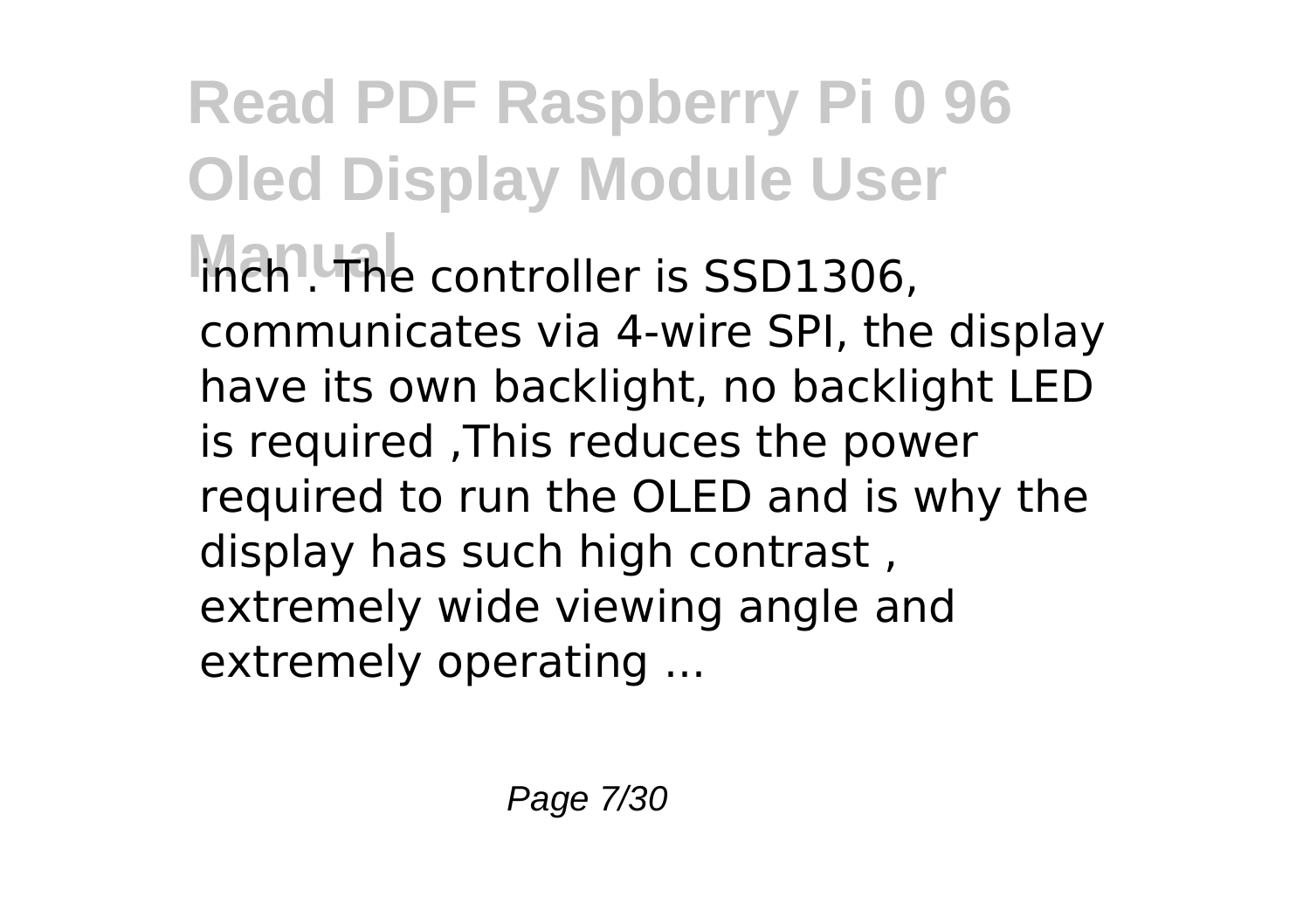## **Read PDF Raspberry Pi 0 96 Oled Display Module User Manual Raspberry Pi 0.96" OLED Display Module - Seeed Studio** 128×64 0.96 inch OLED Display for Raspberry Pi. by shedboy71 28th February 2020. This OLED is designed for Raspberry Pi computers, to give you a nice little display that you can use in your projects. The PiOLED comes with a monochrome 128×64 OLED, with white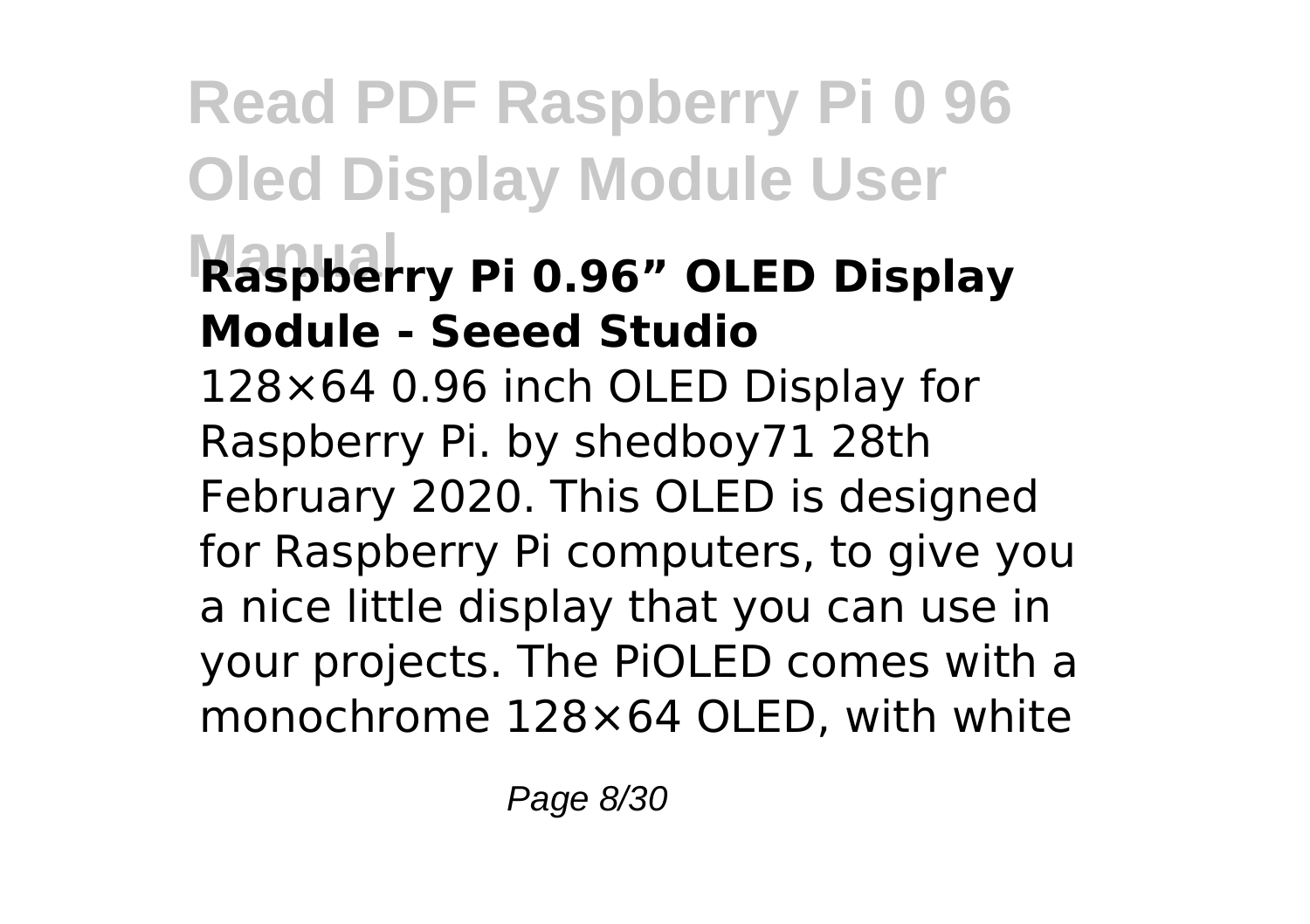**Read PDF Raspberry Pi 0 96 Oled Display Module User** *<u>bixels</u>* 

### **128×64 0.96 inch OLED Display for Raspberry Pi | Pi bits**

It is real fun to have these cool looking display modules to be interfaced with the Raspberry Pi since it will make our projects look cool. We have covered a full Article on OLED displays and its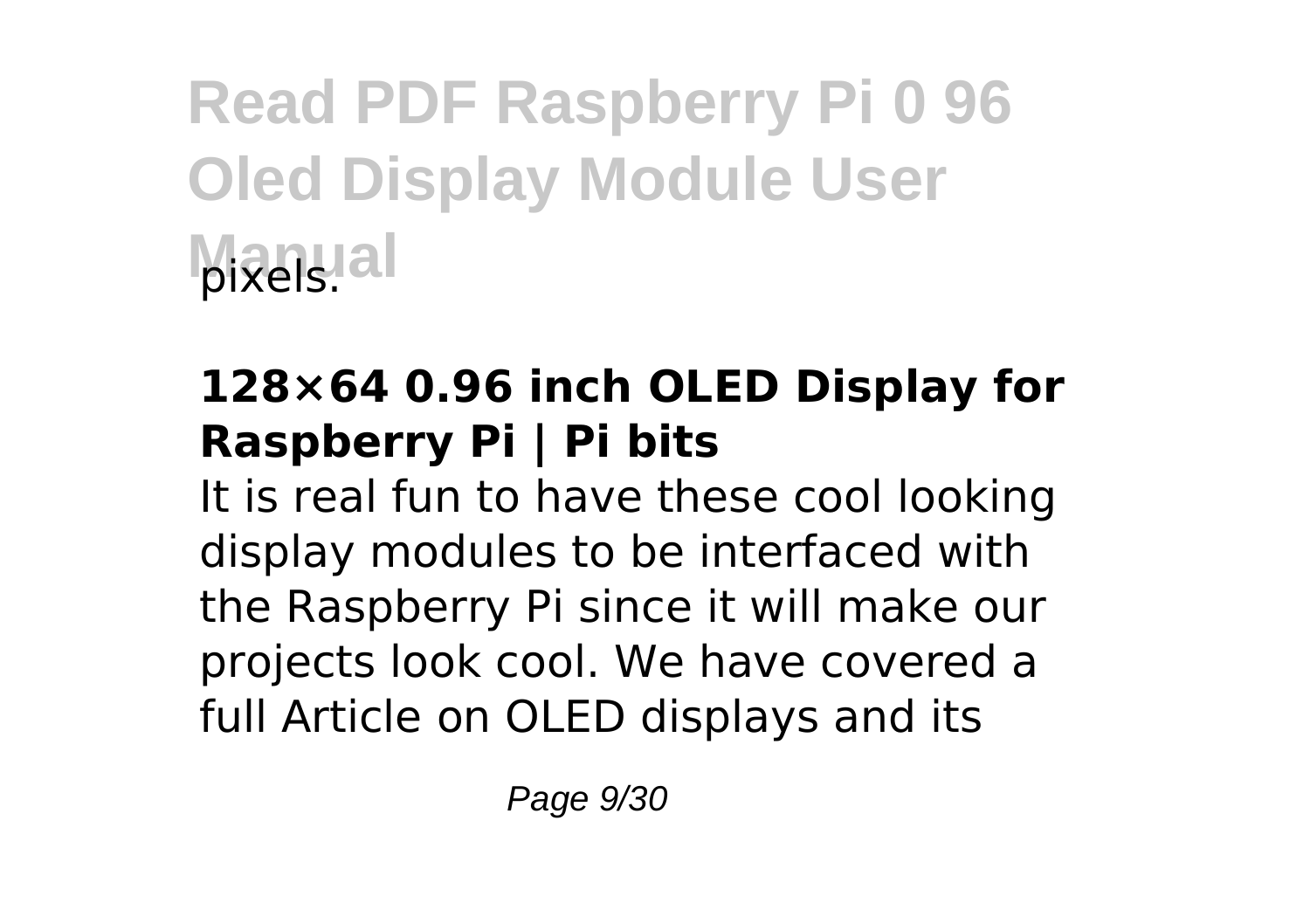**Read PDF Raspberry Pi 0 96 Oled Display Module User** types here. Here, we are using a Monochrome 4-pin SSD1306 0.96" OLED display. This LCD can only work with the I2C mode.

### **Interfacing SSD1306 OLED Display with Raspberry Pi** Tags: 0.96 128x64 adafruit oled raspberry pi. Post navigation ← Getting

Page 10/30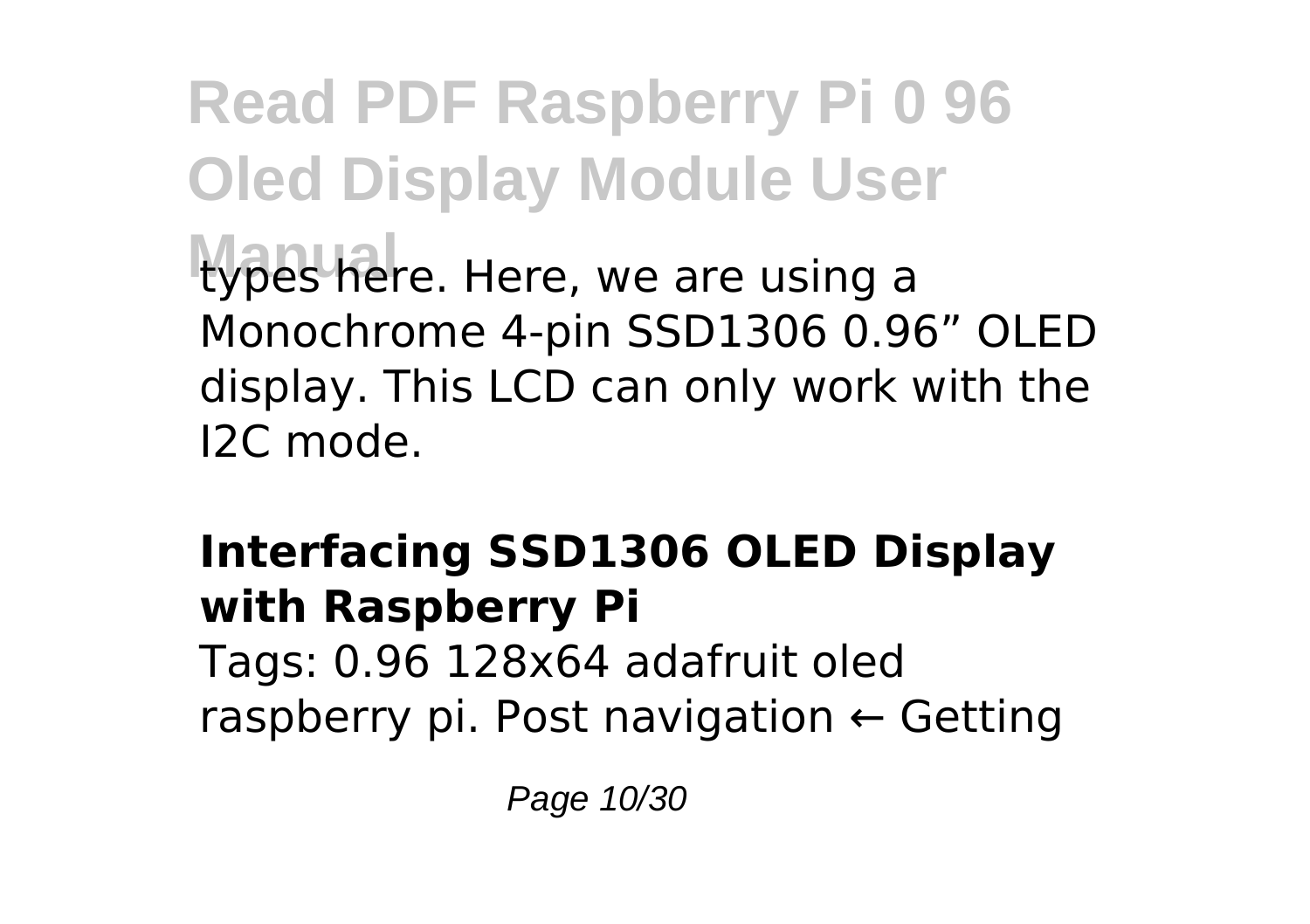**Read PDF Raspberry Pi 0 96 Oled Display Module User Manual** an HD44780 16×2 LCD working on the Raspberry Pi – a tutorial. An LED matrix gaming table built around a Raspberry Pi ...

### **Working with an SSD1306 0.96″ OLED display on the Raspberry Pi** Small OLED modules are a popular option for adding a simple display to

Page 11/30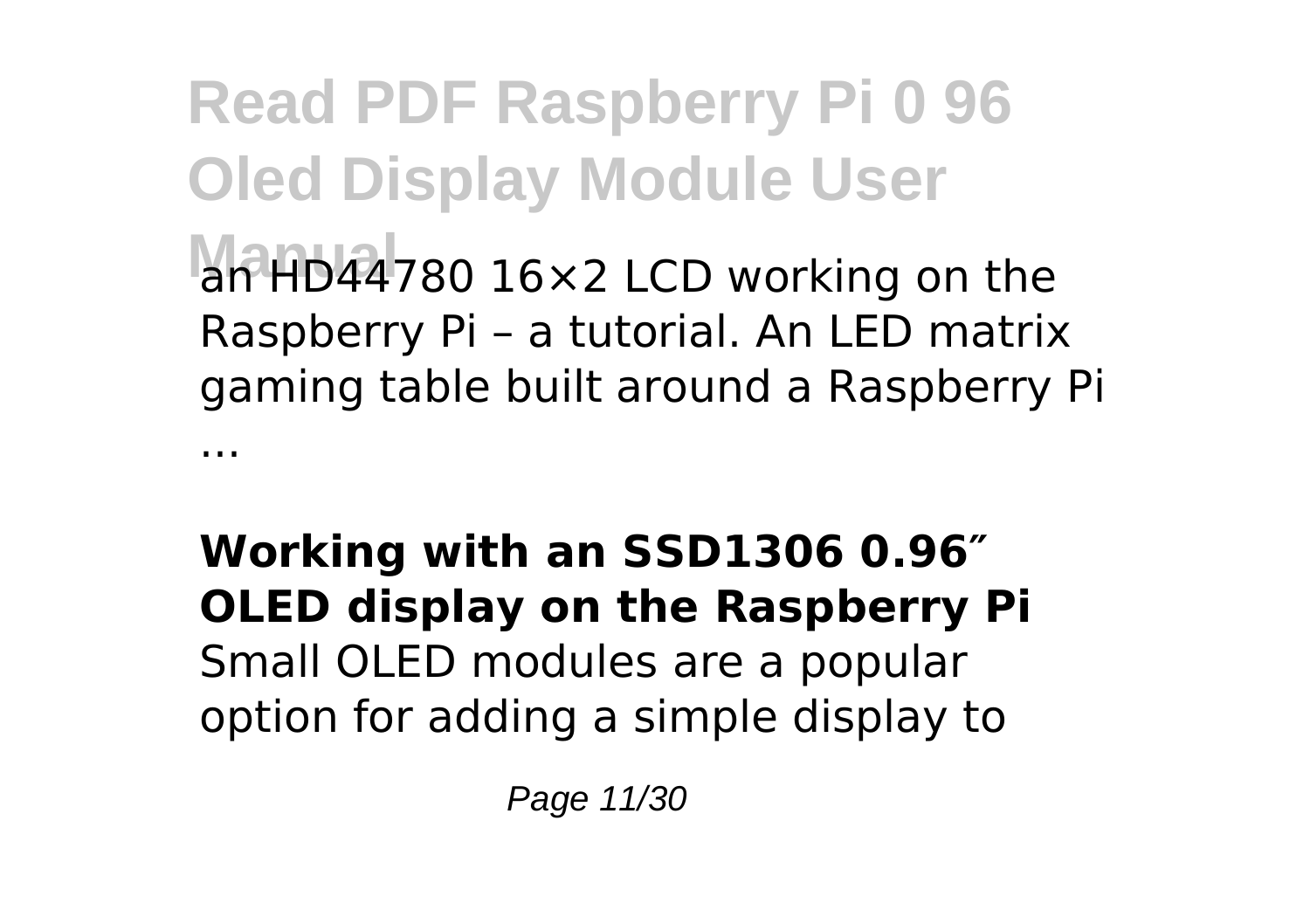**Read PDF Raspberry Pi 0 96 Oled Display Module User Manual** your project for monitoring data, displaying IP addresses, weather, counters or anything else you decide to code! This 0.96" module is small, lightweight and features a convenient horizontal pin header for wiring up to your microcontroller. The conv

### **0.96" OLED Display Module– The Pi**

Page 12/30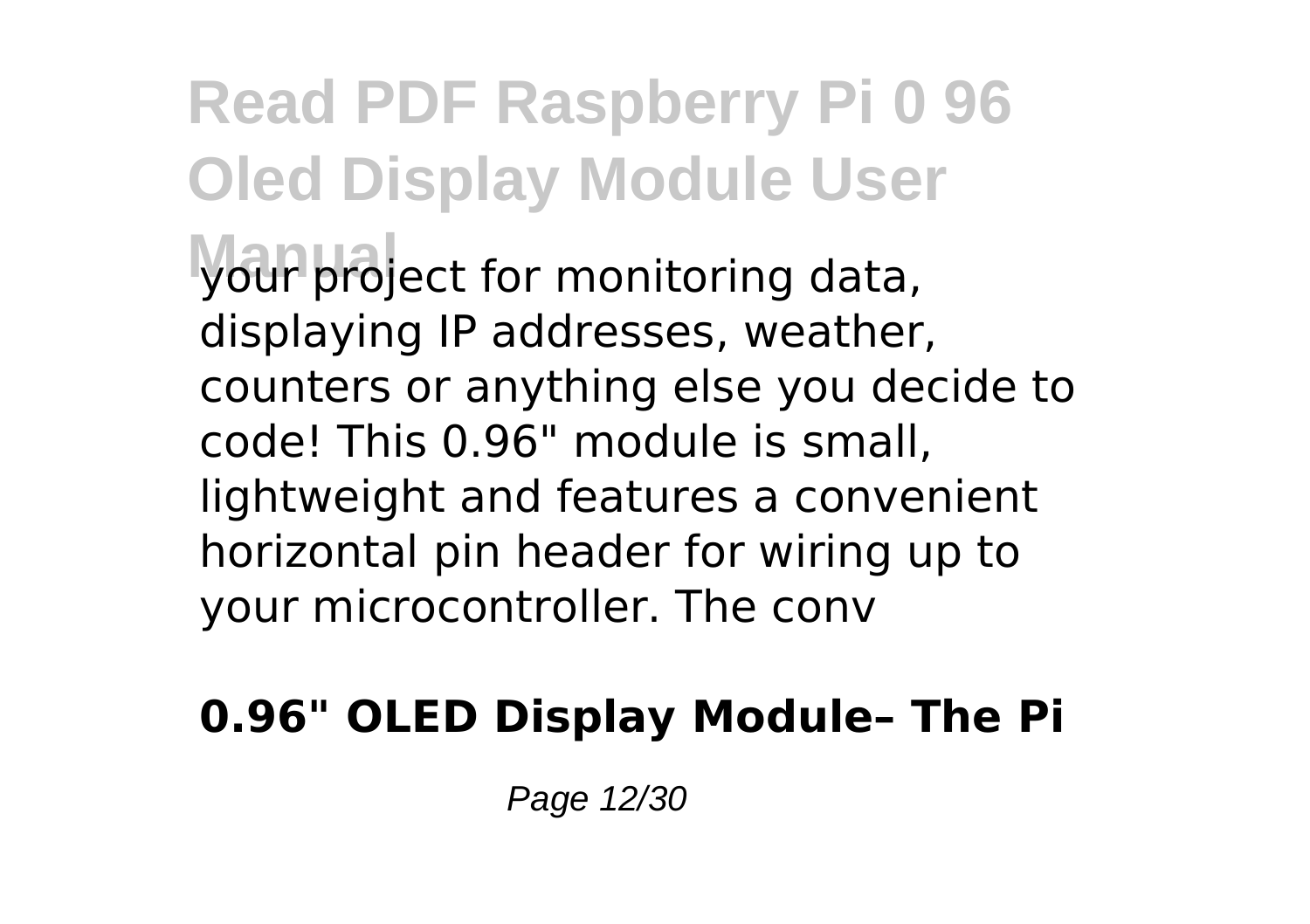# **Read PDF Raspberry Pi 0 96 Oled Display Module User Manual**

Raspberry Pi 0.96' OLED display module is made by 128x64 yellow and blue OLED pixels , diagonal is only 0.96 inch . The controller is SSD1306,

communicates via 4-wire SPI, the display have its own backlight, no backlight LED is required ,This reduces the power required to run the OLED and is why the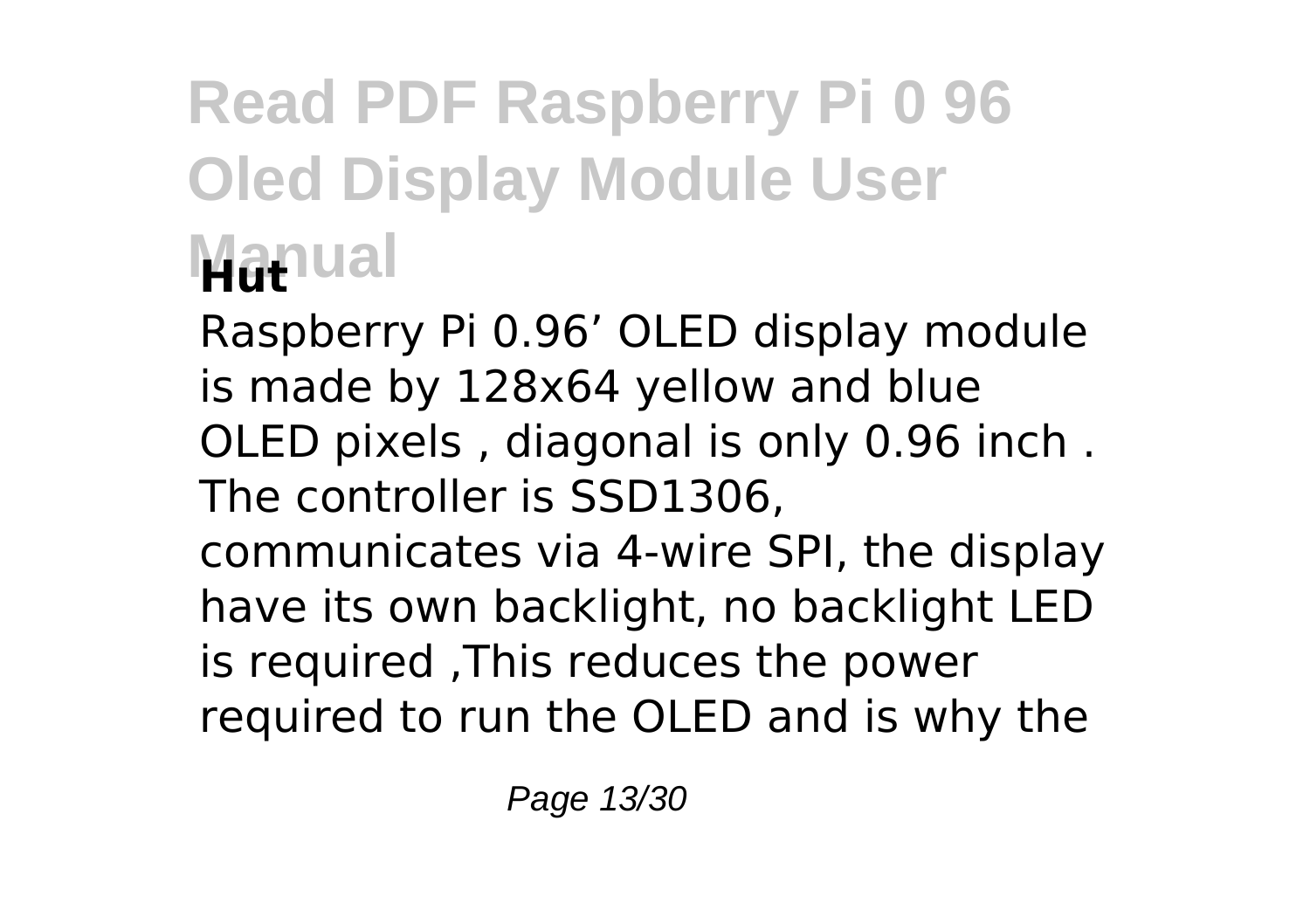**Read PDF Raspberry Pi 0 96 Oled Display Module User Manual** display has such high contrast , extremely wide viewing angle and extremely operating temperature

### **Raspberry Pi - Raspberry Pi 0.96" OLED Display Module | Pi ...**

We have connected the OLED display to the /dev/i2c-1 of the Raspberry Pi. In order to know what is the I2C Address of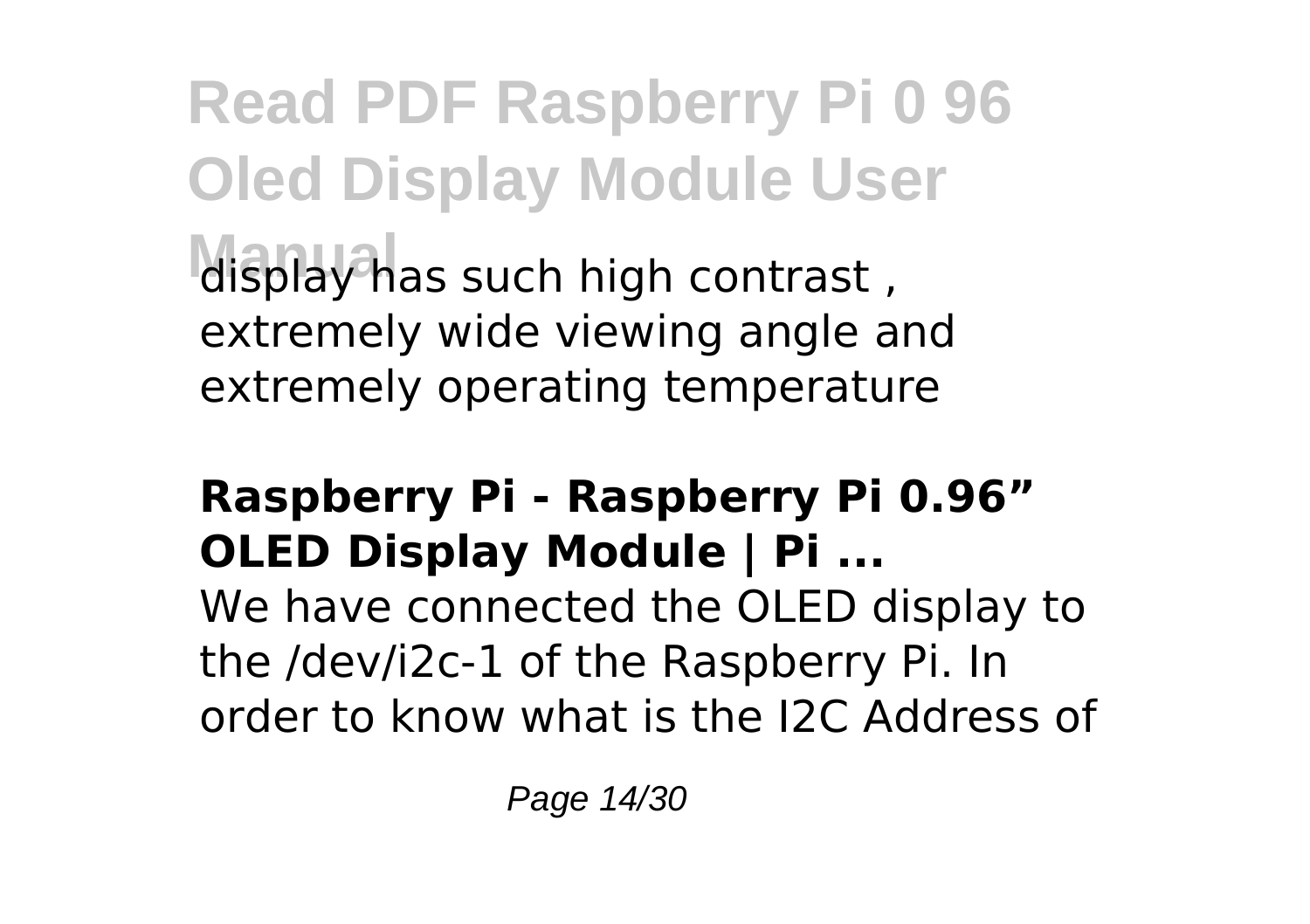**Read PDF Raspberry Pi 0 96 Oled Display Module User Manual** the device (Though I know it already, it might help some where). We need to scan the I2C bus and there is a command for that, its called i2cdetect.

### **How to setup OLED display with Raspberry Pi - Codelectron** 0.96 Inch OLED Display Module For Raspberry Pi -DFRobot. ... The display is

Page 15/30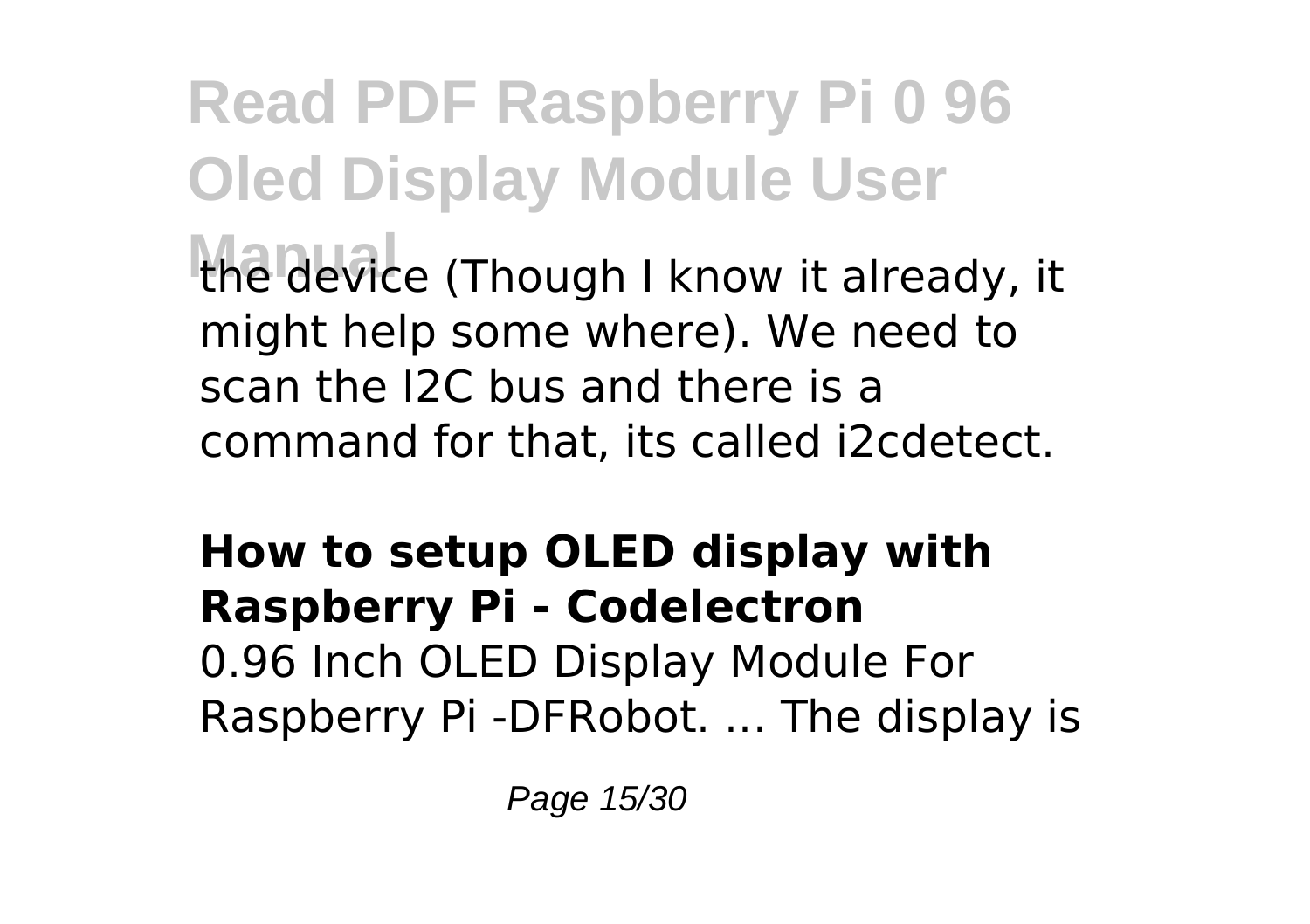**Read PDF Raspberry Pi 0 96 Oled Display Module User Ma** 0.96<sup>c</sup>128 x 64 px OLED. The controller is a SSD1306 and communicates via 4-wire SPI. The display also includes a built in backlight and is high contrast with an extremely wide viewing angle. Specification.

### **0.96 Inch OLED Display Module For Raspberry Pi -DFRobot**

Page 16/30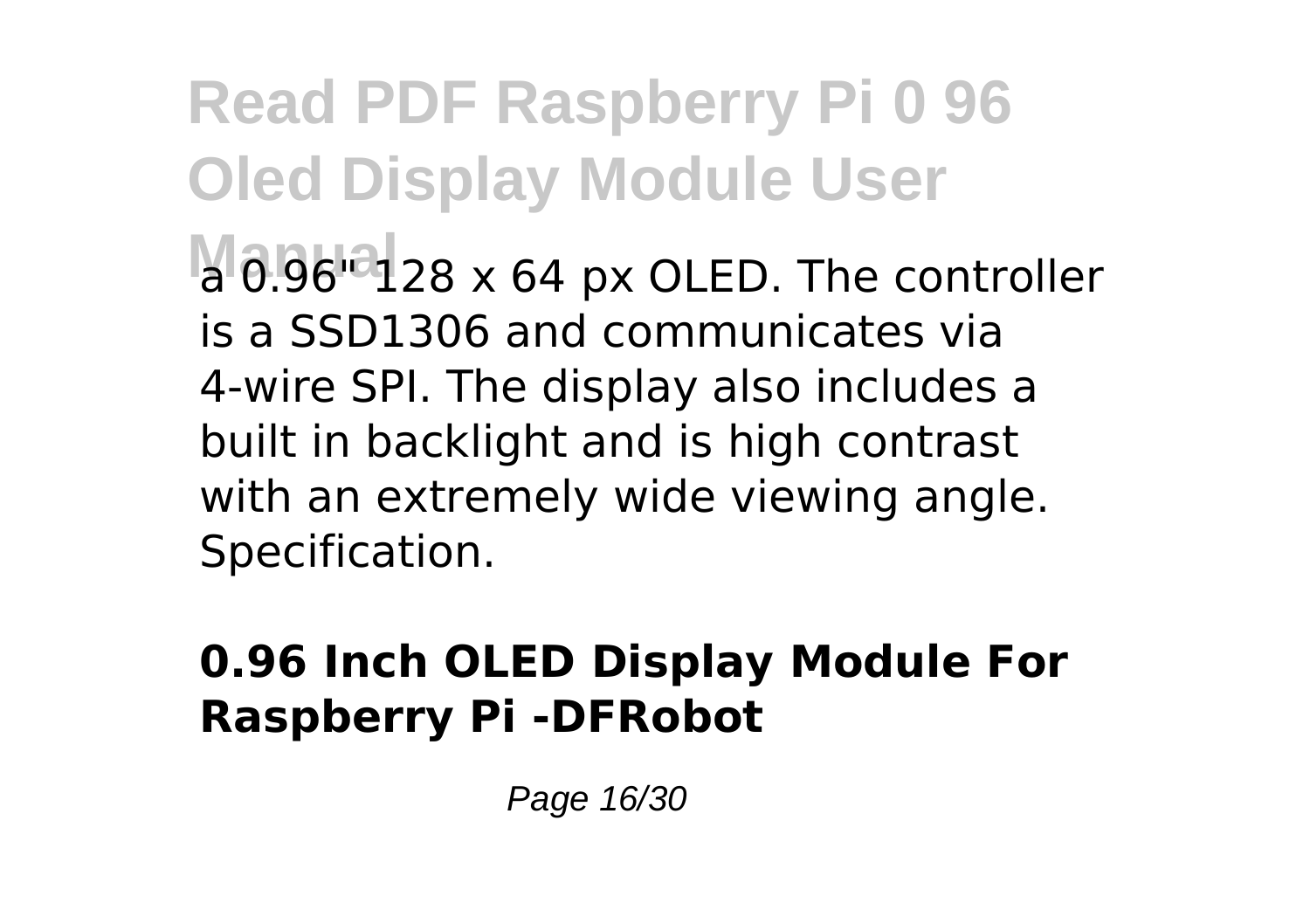# **Read PDF Raspberry Pi 0 96 Oled Display Module User Manual** Hey hello everyone hopes you guys are

doing well. Today in this video we will learn how we can use the 0.96" OLED display with our Raspberry pi easily. We will also learn how we can show our custom images on the OLED display. We are using an easy to understandable python library for this purpose. And as an added bonus we will also make a live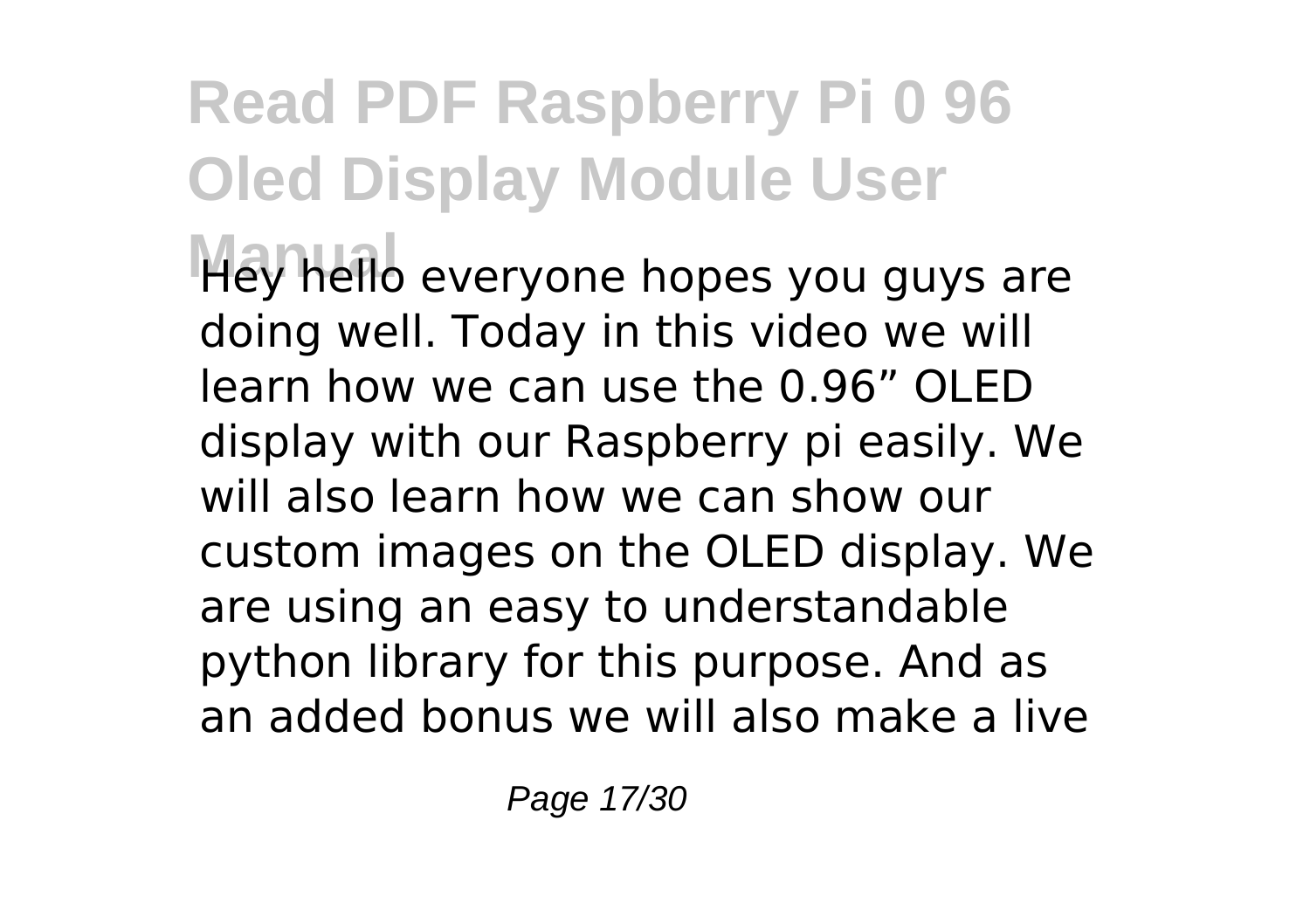**Read PDF Raspberry Pi 0 96 Oled Display Module User** tracker project using this display in this lesson.

### **3 easy steps to getting started with 0.96 OLED displays ...**

In this tutorial I'll explain how to setup 0.96 inch OLED display module for showing system information of Raspberry Pi 4 Model B using its I2C

Page 18/30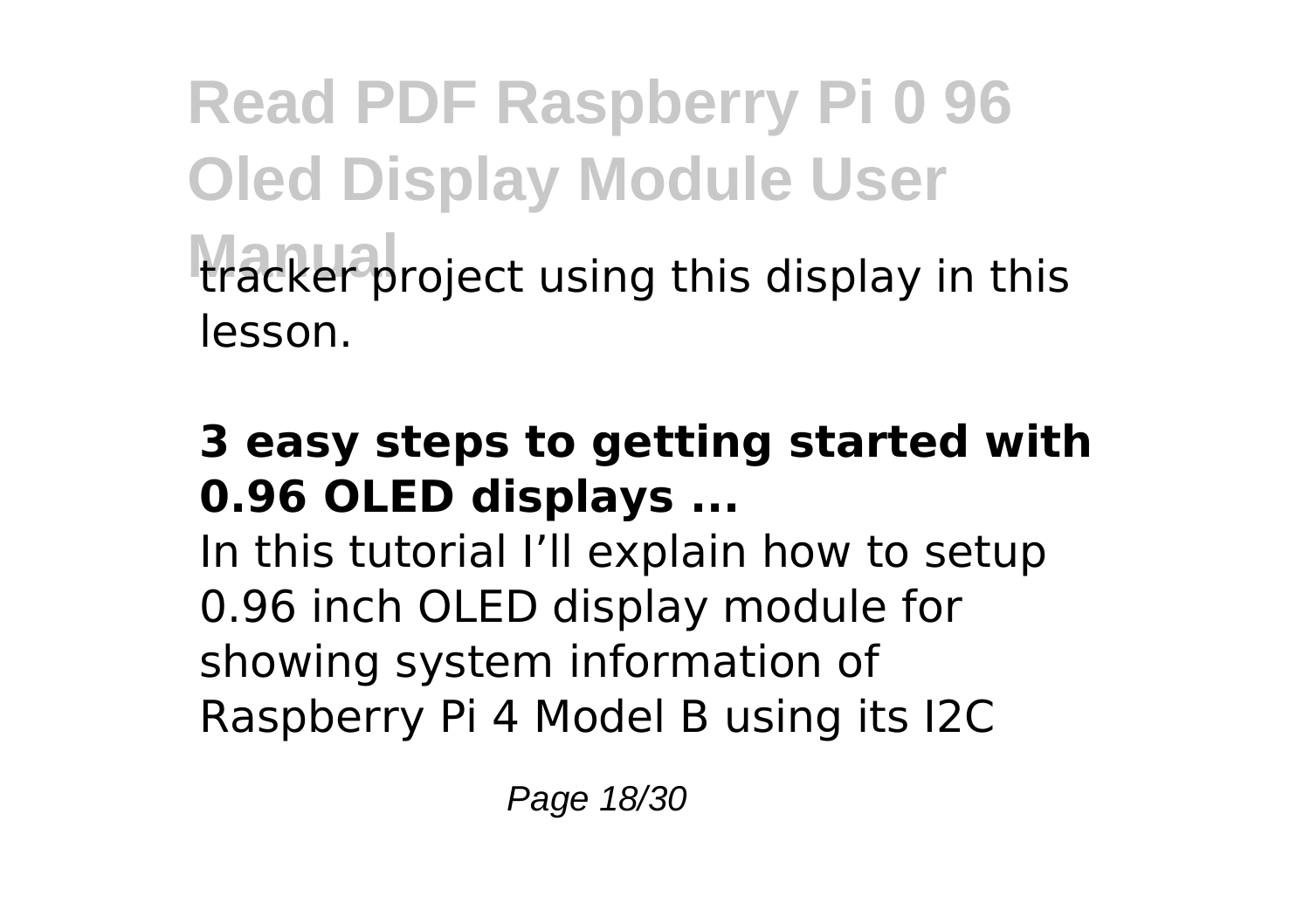**Read PDF Raspberry Pi 0 96 Oled Display Module User Manual** interface. Hardware Required. Raspberry Pi 4 Model B; 128×64 OLED display module (SSD1306) Connecting Wires; Below are the connections of OLED module with Raspberry Pi 4 Model B:  $SDA == > GPIO$  2(pin 3)

### **Raspberry Pi 4 Monitoring System via OLED Display Module ...**

Page 19/30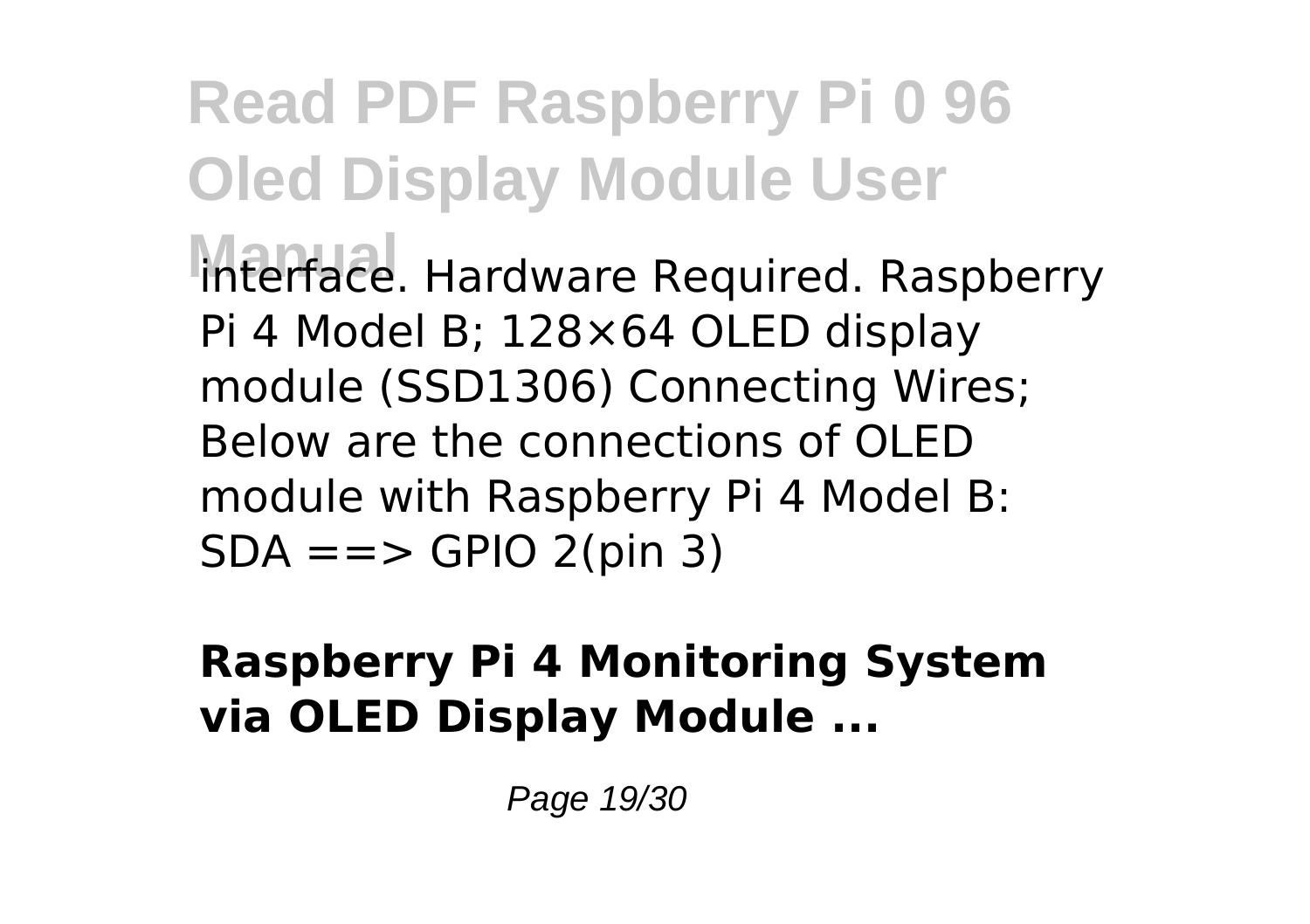**Read PDF Raspberry Pi 0 96 Oled Display Module User Manual** Naaah, just like last time – let's get on a very nice and easy project – attaching display onto Raspberry Pi. As we were chating on the Malinowe Pi Group, Hubert Wu pointed me to a OLED 128×64 display, monochrome. With a quite decent resolution of 128×64 and based on OLED technology this is a nice 0.96 inch display.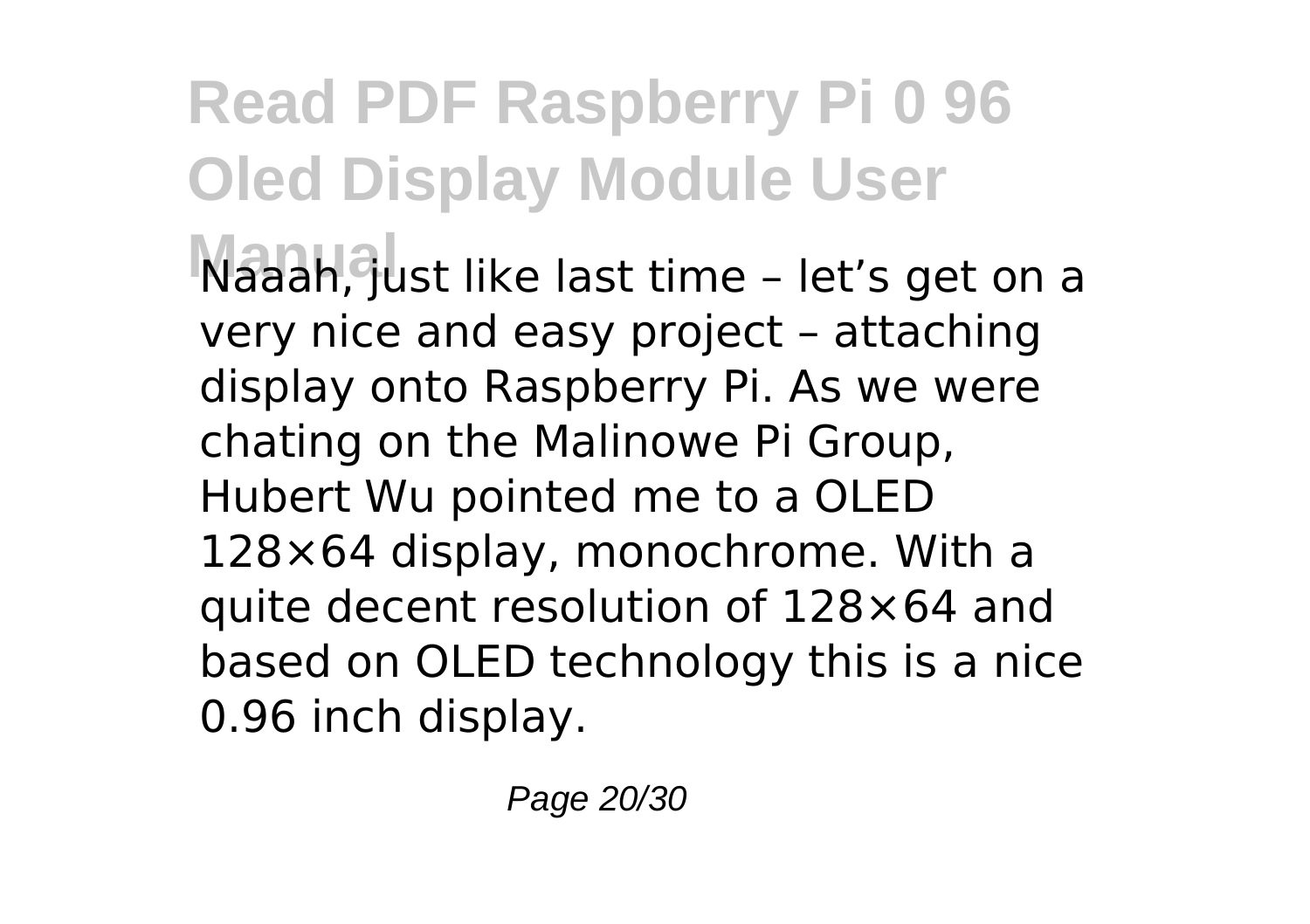**Read PDF Raspberry Pi 0 96 Oled Display Module User Manual**

### **0.96″ OLED SSD1306 display and Raspberry Pi**

 $\Pi\Pi\Pi\Pi$ 0.96 $\Pi$ oled $\Pi\Pi\Pi\Pi\Pi$ . Contribute to m aplesugarr/raspberrypi-

ssd1306\_0.96\_oled development by creating an account on GitHub.

### **GitHub - maplesugarr/raspberrypi-**

Page 21/30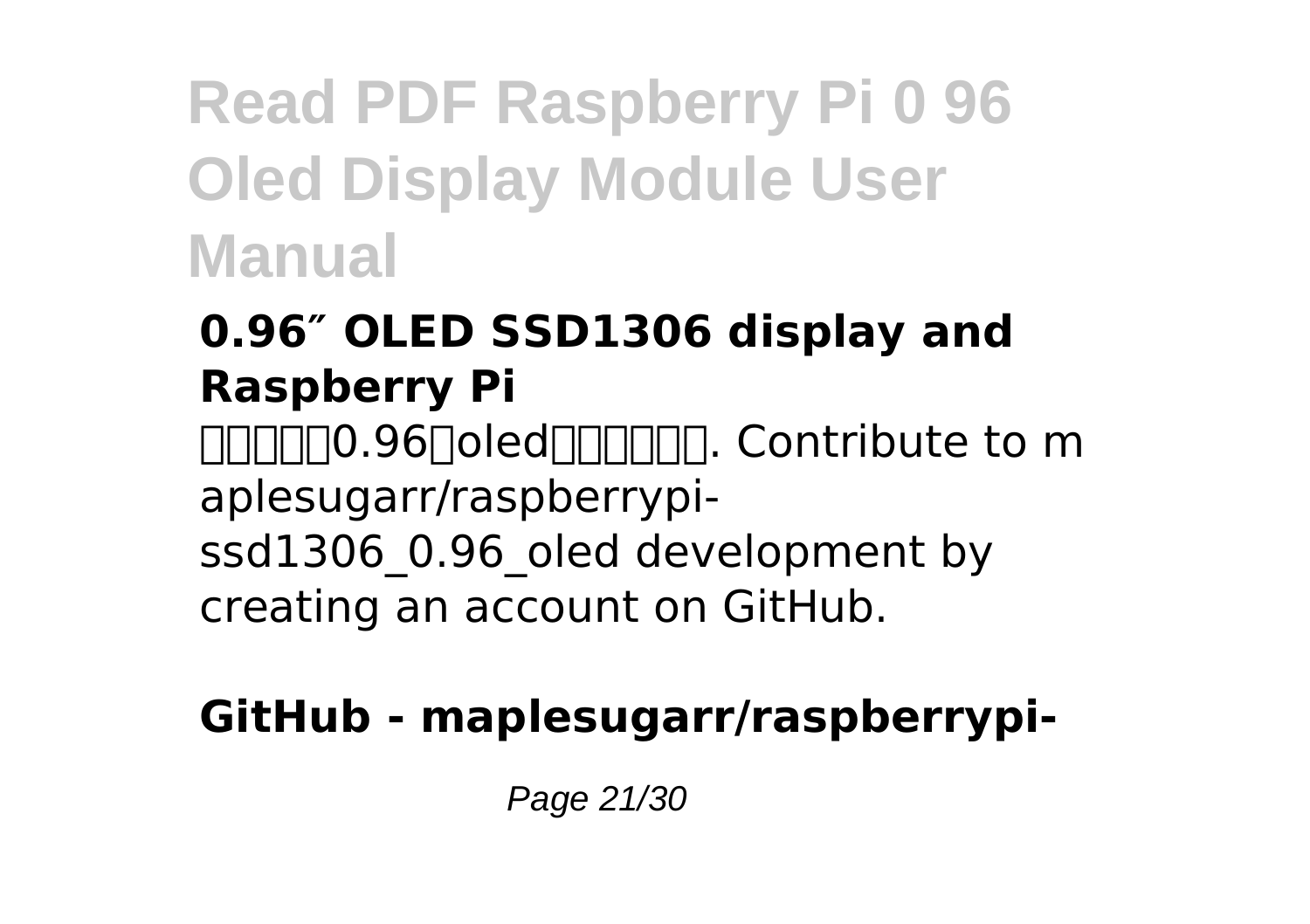**Read PDF Raspberry Pi 0 96 Oled Display Module User Manual ssd1306\_0.96\_oled: 树莓派使用0 ...** Raspberry Pi. You can hook up an OLED to the Raspberry Pi using either the Pi's I2C or SPI interface. If your OLED supports both I2C and SPI, make sure to check how the solder jumpers are configured to expose the right interface. In general, I2C uses fewer pins but is slower. SPI is way fast, but requires a

Page 22/30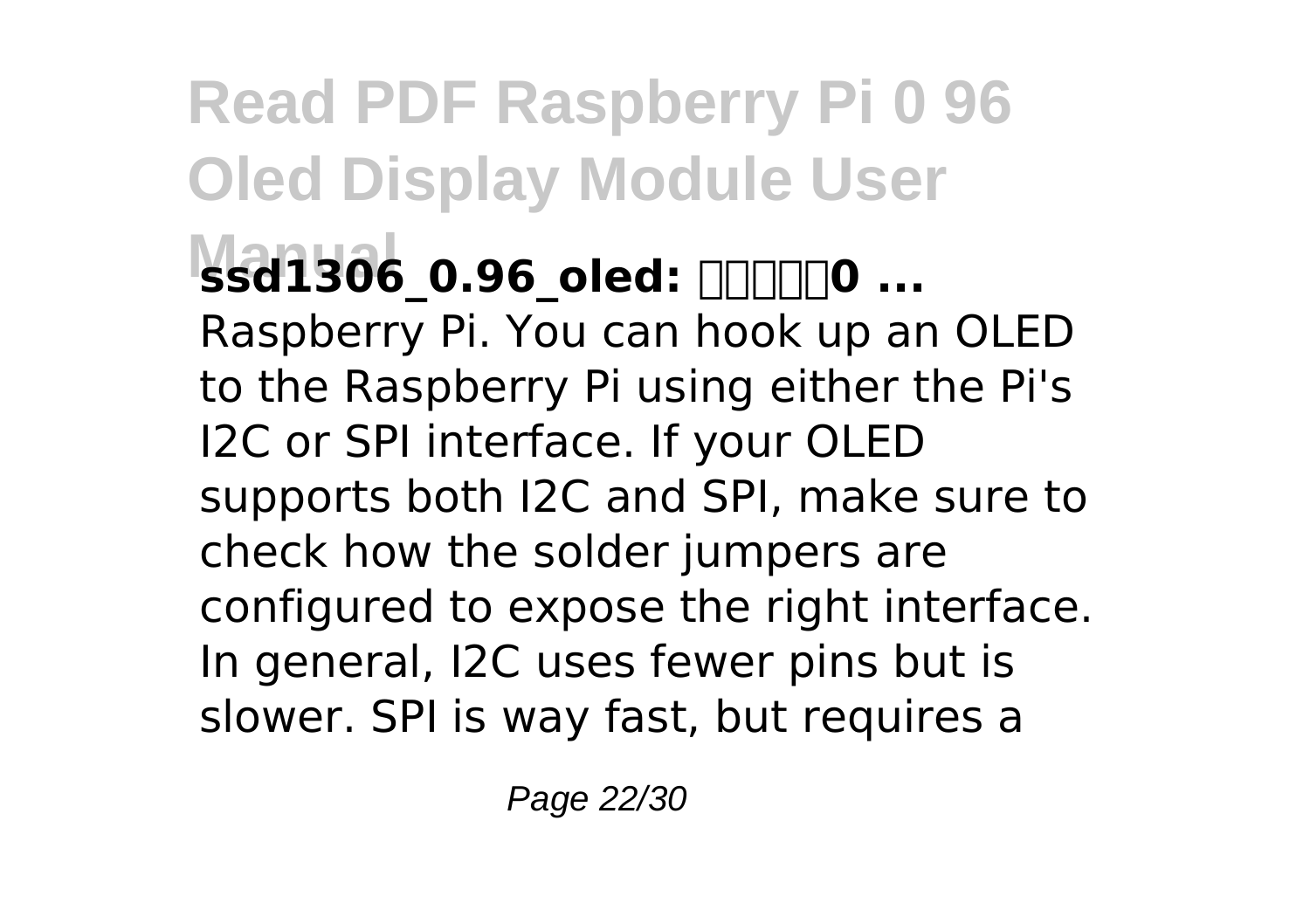**Read PDF Raspberry Pi 0 96 Oled Display Module User Munch extra pins.** 

### **Wiring | SSD1306 OLED Displays with Raspberry Pi and ...**

Raspberry pi OLED display is the subcategory that includes OLED display modules with dupont wires,libraries and examples for raspberry pi. ... I2C Blue 0.96" inch OLED Display Module 128x64

Page 23/30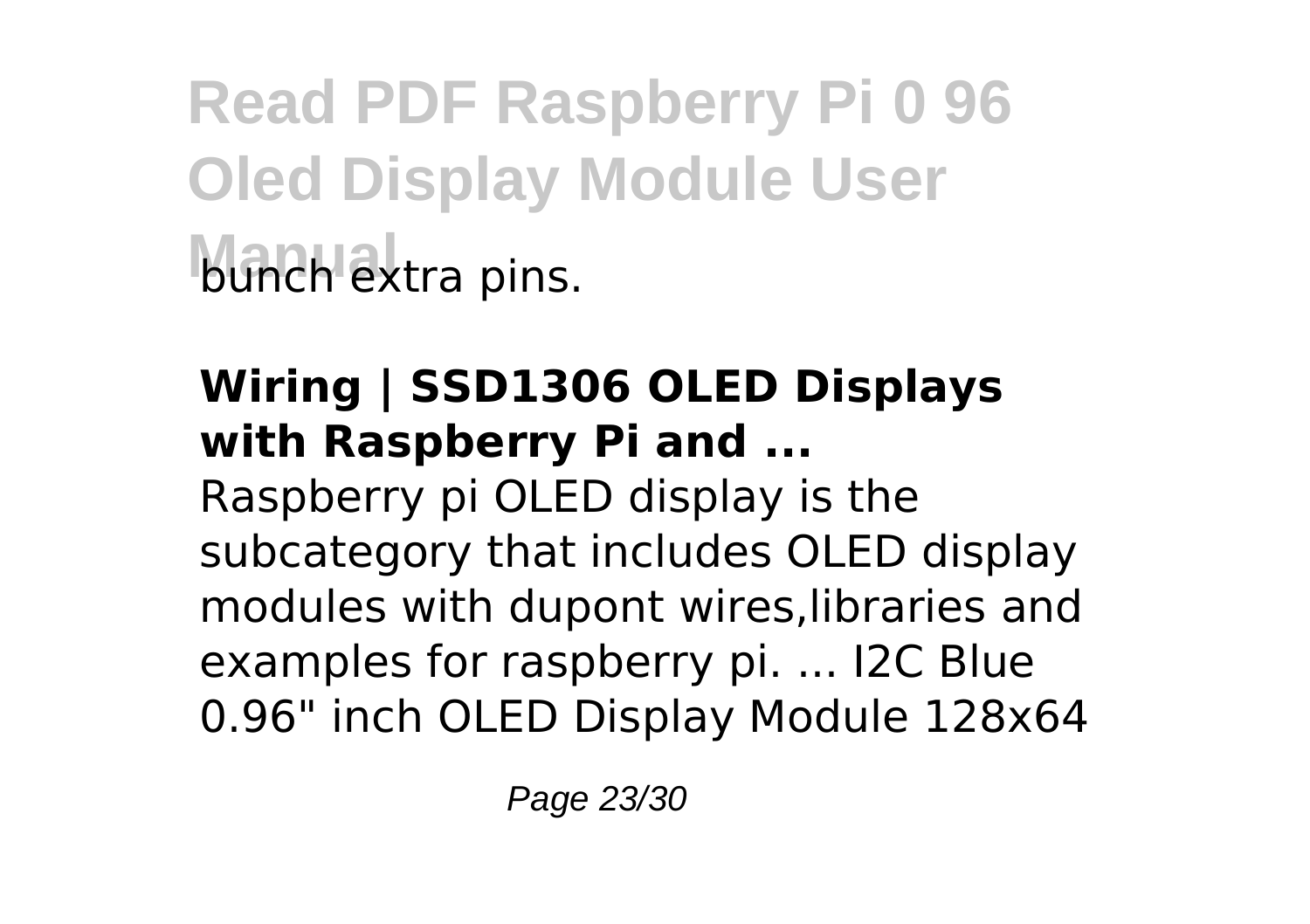**Read PDF Raspberry Pi 0 96 Oled Display Module User Manual** Arduino,Raspberry Pi . US\$3.54 As low as US\$3.15. Play Video Add to Wish List Add to Compare.

### **Raspberry Pi OLED Display,OLED Screen Raspberry Pi ...**

Grove - OLED Display 0.96 inch Grove - OLED Display 0.96" module is an OLED monochrome 128×64dot matrix display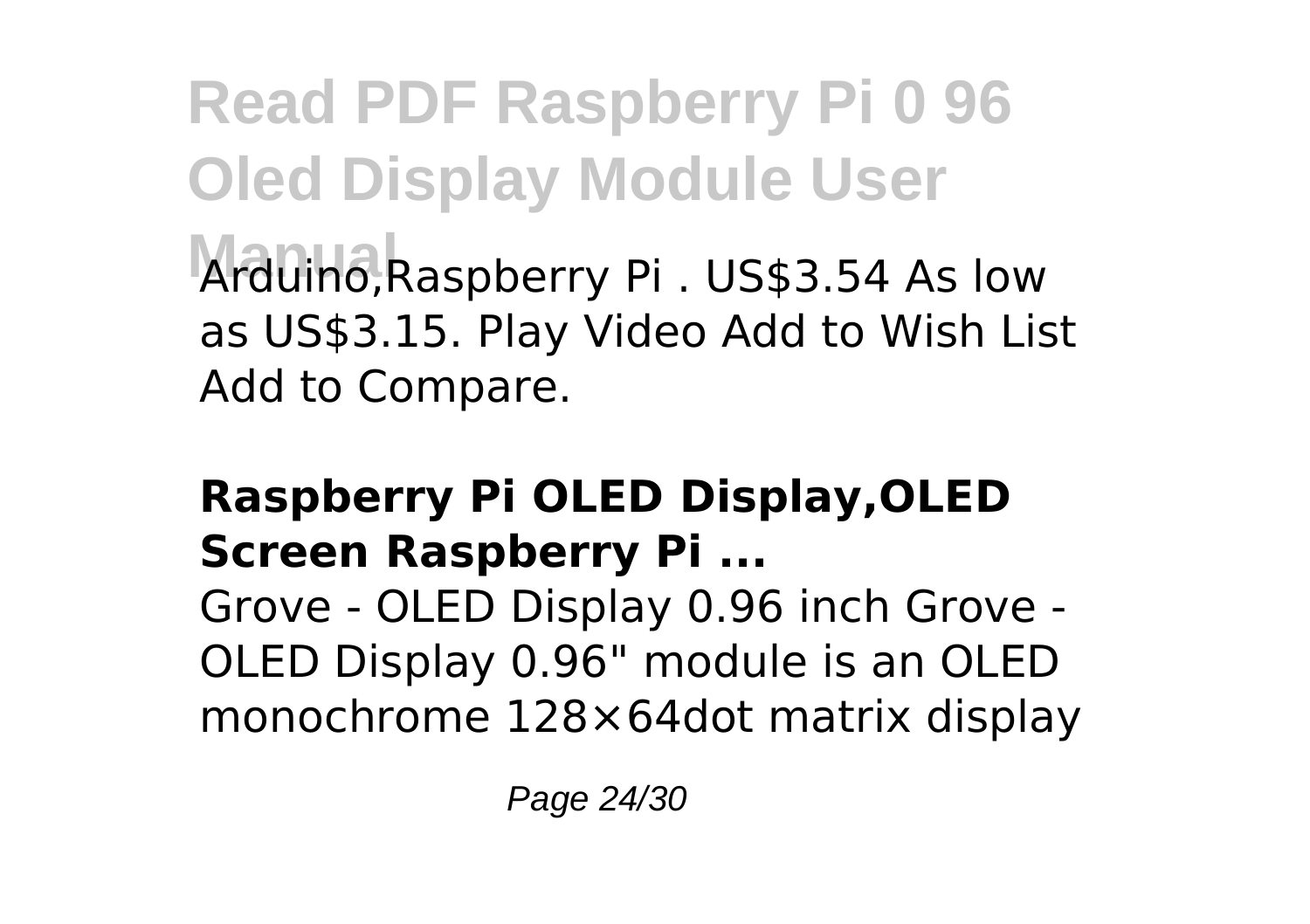**Read PDF Raspberry Pi 0 96 Oled Display Module User Module** with Grove 4pin I2C Interface.Comparing to LCD, OLED screens are more competitive, which has a number of advantages such as high brightness, self-emission, high contrast ratio, slim / thin outline, wide viewing angle, wide temperature range, and low power consumption.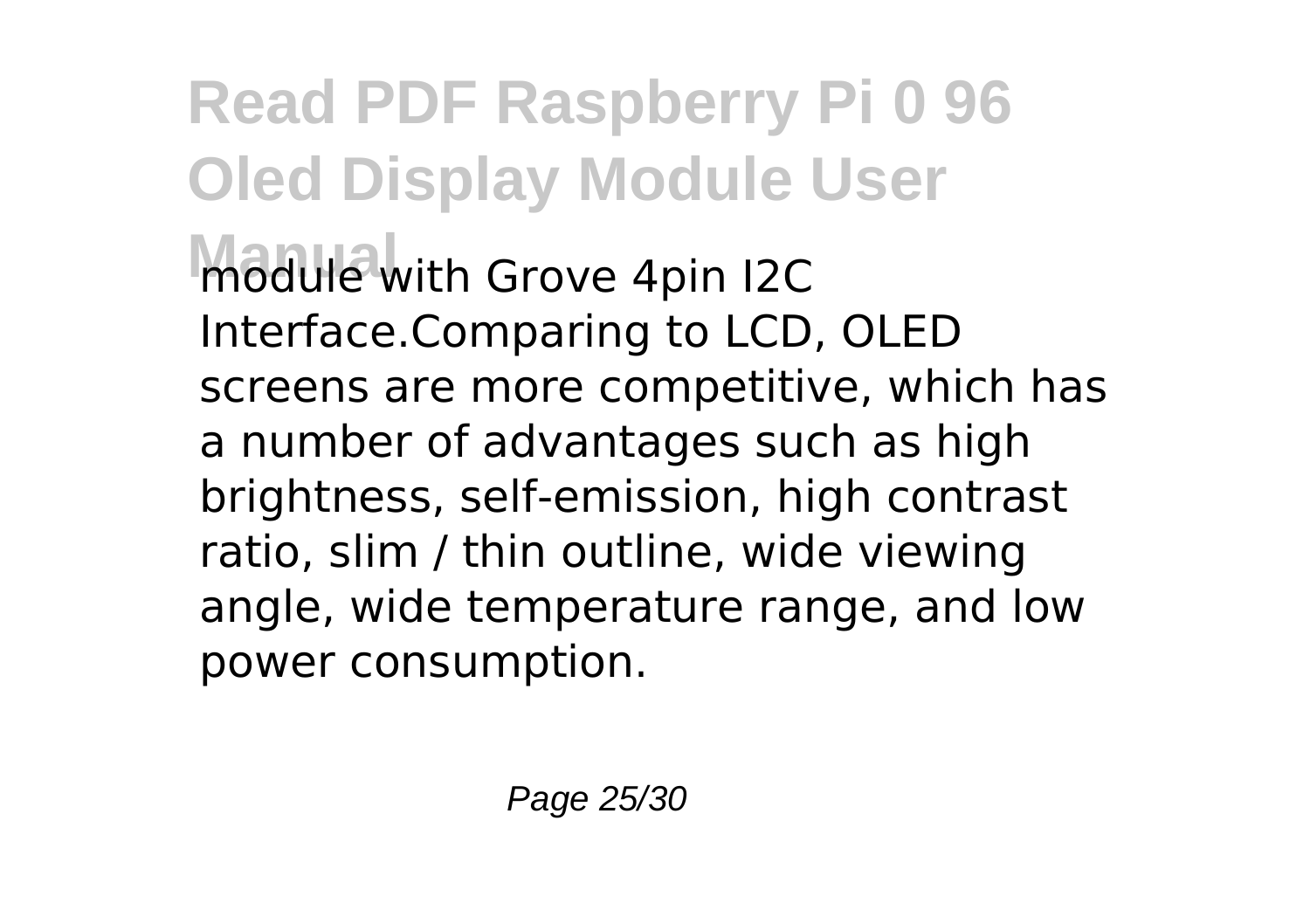## **Read PDF Raspberry Pi 0 96 Oled Display Module User**  $G$ rove<sup>al</sup> OLED Display 0.96 inch -**Seeed Wiki**

We have connected the OLED display to the /dev/i2c-0 of the orange pi zero. In order to know what is the I2C Address of the device (Though I know it already, it might help some where). root@orangepizero:~# i2cdetect -r 0 WARNING! This program can confuse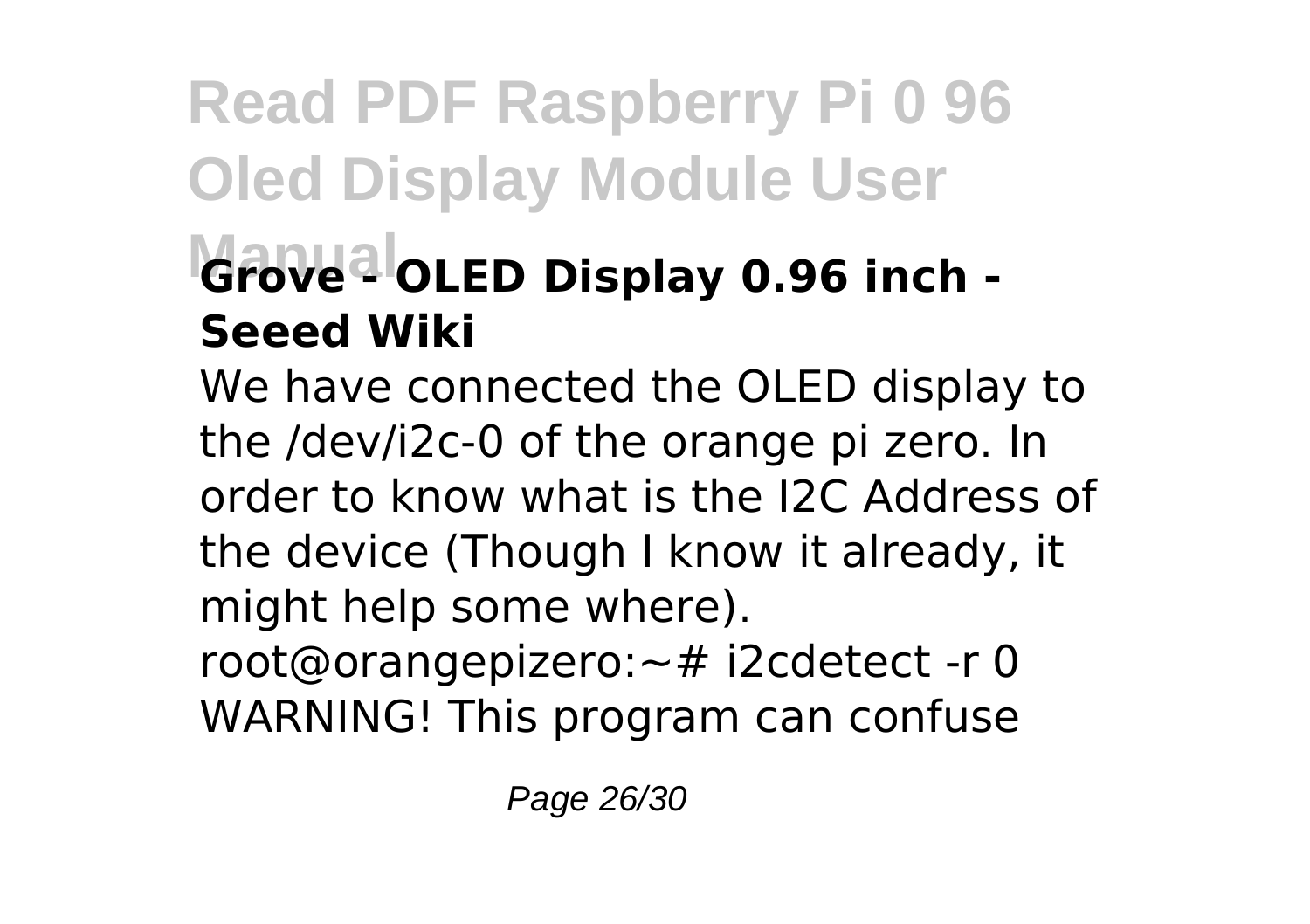**Read PDF Raspberry Pi 0 96 Oled Display Module User Manual** your I2C bus, cause data loss and worse! I will probe file /dev/i2c-0 using read byte commands.

### **How to setup OLED display with Orange Pi Zero - Python ...** Our 0.96 inch I2C OLED Display is a must for any Arduino hobbyist - order now from your expert AZ delivery for

Page 27/30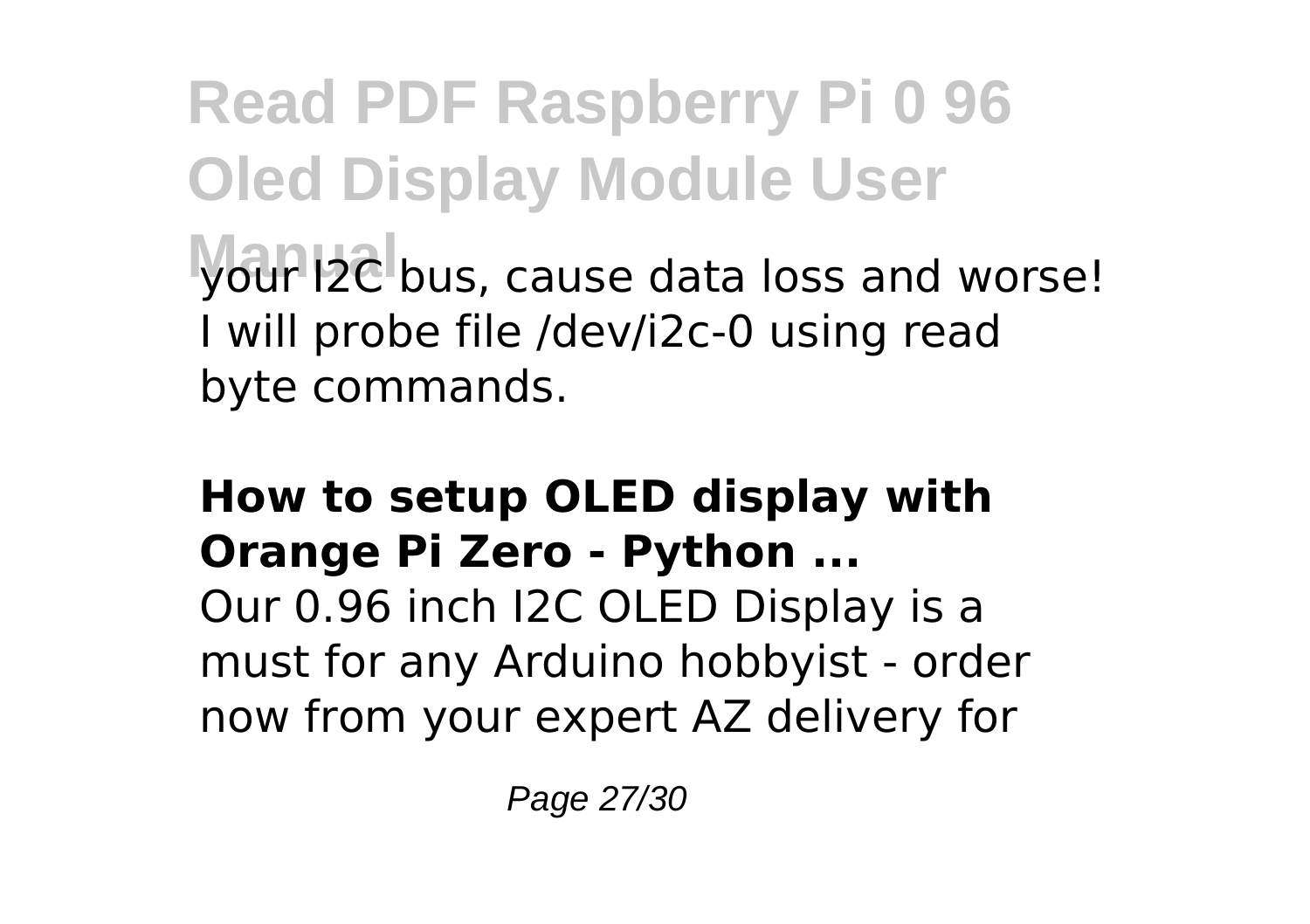**Read PDF Raspberry Pi 0 96 Oled Display Module User Manual** only 4.99 euros including domestic shipping! Description: Monochromes 0.96"OLED display with 128 x 64 pixels (white) This display is very small with 3 cm screen diagonal and can be read well by high contrast.

### **0.96 inch I2C OLED Display – AZ-Delivery**

Page 28/30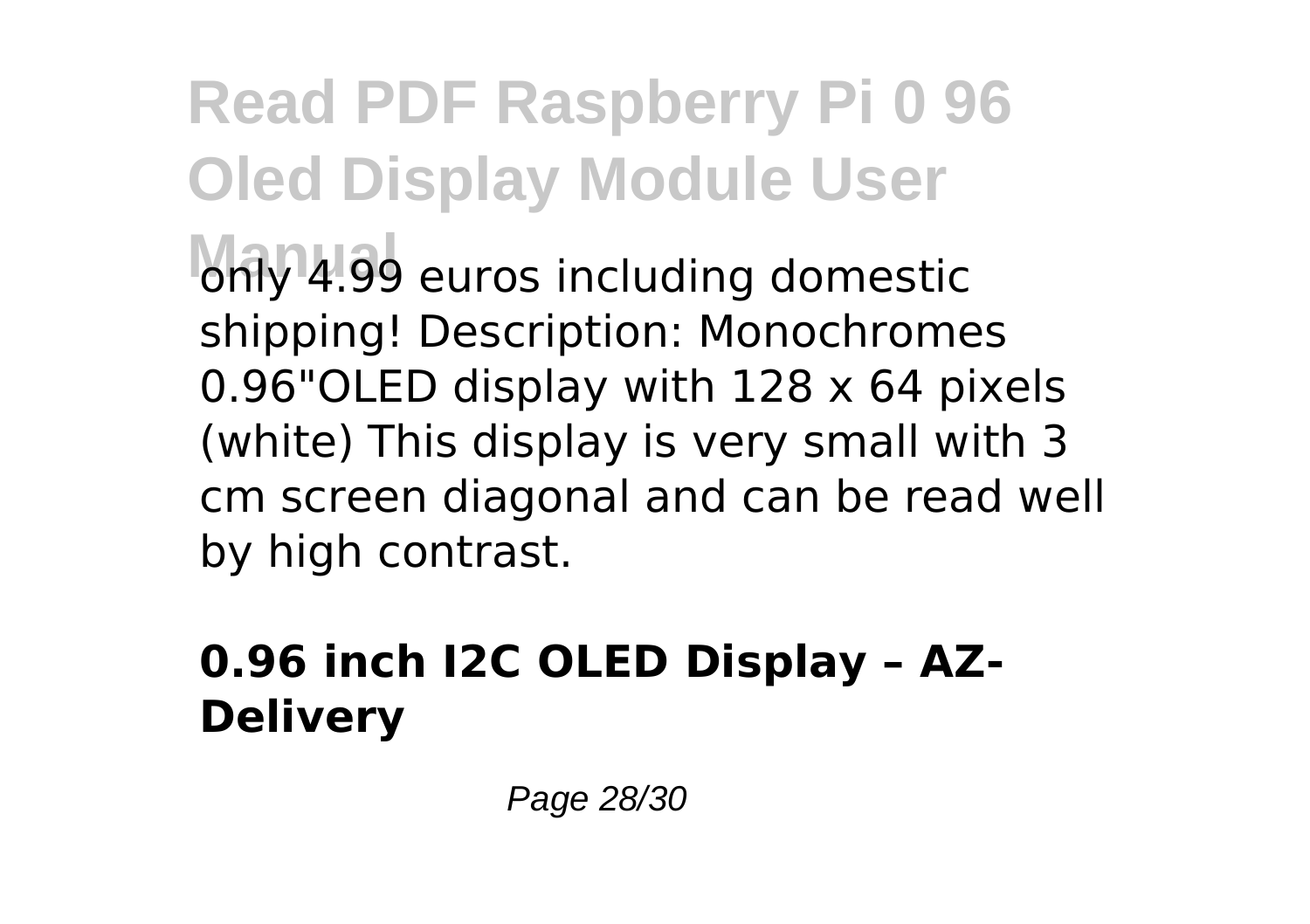**Read PDF Raspberry Pi 0 96 Oled Display Module User Manual** OLED is the newest display technology in market now, as same as the modern OLED TV (Not LED TV, it use LCD with LED back-light), it can emitting light by it self, no back-light needed, so it's good for battery powered electronics, the maximum supplied current we test is: 18mA when all dots lighting.